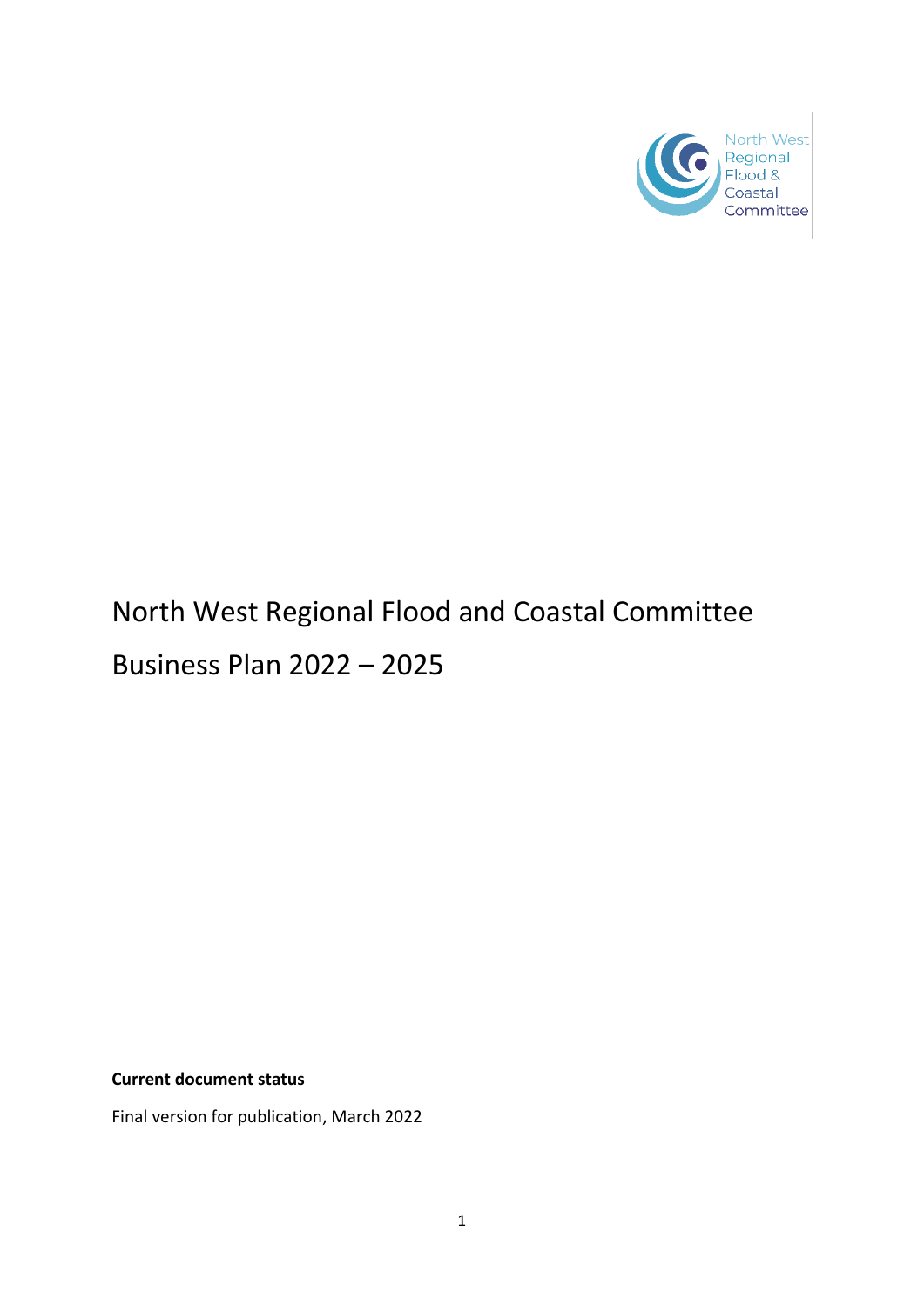## BUSINESS PLAN ON A PAGE BUSINESS PLAN ON A PAGE

<span id="page-1-0"></span>



Translated into **Strategic Aims**

**North West RFCC** 

# **Achieving resilience in partnership with others**

| Future risk and<br>investment                             | <b>Accessing investment and funding</b><br>To help risk management authorities and partners to attract and bring together<br>$\overline{\phantom{a}}$<br>sufficient investment to achieve sustainable flood resilience.<br>To support, embrace and adopt innovative approaches to building a more<br>$\overline{\phantom{a}}$<br>sustainable and climate resilient future through good design, green investment,<br>and integration of environmental, social and economic benefits, underpinned by<br>partnership working built on developing shared objectives. |
|-----------------------------------------------------------|------------------------------------------------------------------------------------------------------------------------------------------------------------------------------------------------------------------------------------------------------------------------------------------------------------------------------------------------------------------------------------------------------------------------------------------------------------------------------------------------------------------------------------------------------------------|
| A nation ready to<br>respond and adapt<br>to flooding and | <b>Building community resilience</b><br>To support communities, including businesses and farmers, in becoming more<br>personally and financially resilient to the changing climate, by growing                                                                                                                                                                                                                                                                                                                                                                   |
| coastal change                                            | understanding and being clear that everyone must play their part.                                                                                                                                                                                                                                                                                                                                                                                                                                                                                                |

| 1.11117 | To increase capability and capacity within risk management authorities to better |  |
|---------|----------------------------------------------------------------------------------|--|
|         | engage with and support their communities.                                       |  |

| Climate resilient | Managing water at catchment scale with nature                                      |
|-------------------|------------------------------------------------------------------------------------|
| places            | To drive the mainstreaming of nature-based solutions as part of the flood and<br>Æ |
|                   | coastal erosion risk management approach, encouraging holistic and innovative      |
|                   | approaches, and achieving wider environmental benefits wherever possible.          |
|                   | To increase the ambition and scale of catchment partnerships, through best         |
|                   | practice, and effective, locally appropriate leadership and engagement.            |

| Today's growth     | Achieving climate resilient planning, development & infrastructure                                                                                                                                                                                                                      |
|--------------------|-----------------------------------------------------------------------------------------------------------------------------------------------------------------------------------------------------------------------------------------------------------------------------------------|
| and infrastructure | To facilitate a strategic relationship with the planning and development sectors in                                                                                                                                                                                                     |
| resilient in       | the North West to embed full consideration of sustainability, resilience,                                                                                                                                                                                                               |
| tomorrow's         | adaptation and environmental regeneration, into processes and decision making.                                                                                                                                                                                                          |
| climate            | To facilitate a more proactive, joined up approach between risk management<br>$\blacksquare$<br>authorities to collectively address the complex legacy of asset ownership and<br>responsibility, moving towards more effective management and reduced flood<br>risk.                    |
|                    | To build strategic relationships with infrastructure providers in the North West to<br>bring an ambitious, collaborative approach to achieving sustainable infrastructure<br>which will be resilient in tomorrow's climate, and which seeks to influence<br>national government policy. |

## **Increasing risk management authority capacity and collaboration**

| A nation ready to | To enable risk management authorities to build strong and effective partnerships<br>$\overline{\phantom{a}}$ |
|-------------------|--------------------------------------------------------------------------------------------------------------|
| respond and adapt | to innovate and make best use of their collective resource to move faster towards                            |
| to flooding and   | achieving resilience.                                                                                        |
| coastal change    | To improve communication and information sharing, from, within, and into, the<br>$\overline{\phantom{a}}$    |
|                   | RFCC, its partnerships and its wider network.                                                                |
|                   | To strengthen the role of the RFCC as supporter and critical friend to risk<br>/ — /                         |
|                   | management authorities, seeking to improve performance, and addressing                                       |
|                   | barriers to this.                                                                                            |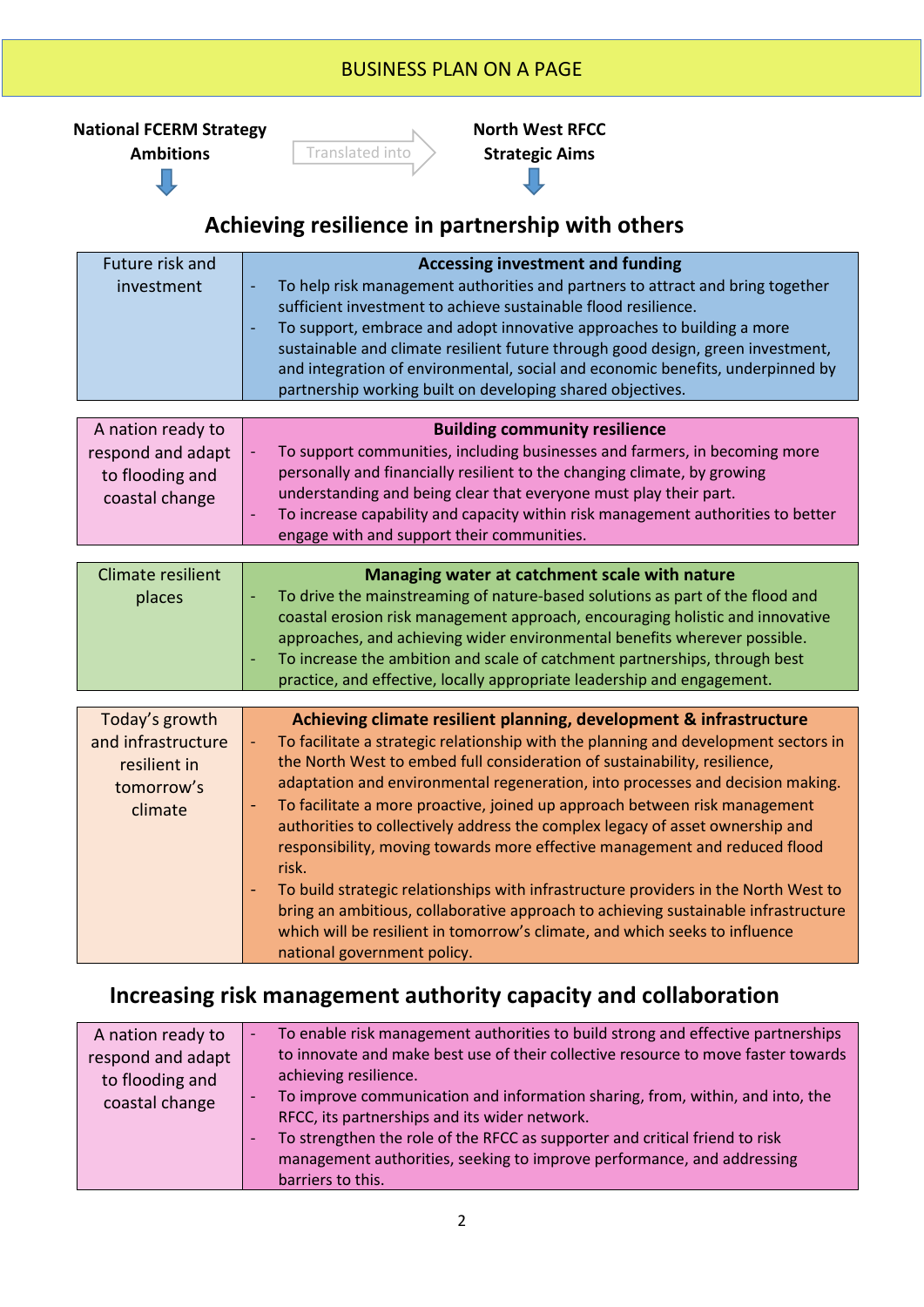#### **Foreword from the Chair, Adrian Lythgo**

There is no doubt that we face a climate emergency and that our weather is already being directly influenced, with numerous examples globally. Even if radical changes are introduced and progress is made towards net zero carbon emissions, we must also plan and adapt to a world with more extreme weather. This means developing our built environment and our behaviour so that we are more resilient to hotter, wetter and drier conditions where flooding, coastal



surges, drought and heat waves are all more frequent. More intense rainfall is also changing the pattern of flooding. Surface water flooding, caused when intense rainfall overwhelms drainage systems, is becoming more prominent and is less easy to predict, model and manage, as it usually acts in combination with other flooding mechanisms (e.g. from rivers).

Even before we really began to feel the effects of climate change, communities across the North West have experienced flooding to their homes and businesses, some repeatedly.

The Regional Flood and Coastal Committee (RFCC) focuses primarily on flooding and coastal change. This covers understanding the risk, securing the investment needed to mitigate this risk, and the multi-agency responses needed to address flooding from different sources. Increasingly we are prioritising the adaptation and increased resilience that will be required from us all, and holistic approaches working with nature, to complement the more traditional approaches.

In this Business Plan, the RFCC sets out what role it will play over the next 3 years to respond to flood risk in the changing context described above.

#### **The North West RFCC and its constituent partnerships**

The [North West RFCC](https://thefloodhub.co.uk/north-west-rfcc/) brings together the primary organisations who manage the risk of flooding and coastal change in the North West (local authorities, United Utilities and the Environment Agency). Members consist of local councillors representing sub-regional strategic flood risk partnerships and independent members with specific expertise. The sub-regional [partnerships,](https://thefloodhub.co.uk/your-local-area/) including the North West and North Wales Coastal Group, while different and with their own risks, priorities and networks, are the foundations of the RFCC. But it is only by working in collaboration with other partners, communities and the public that adaptation can be achieved.

A key role of flood and coastal risk management authorities (RMAs<sup>1</sup>) is to design and deliver an investment programme of schemes to reduce the risk of flooding and coastal erosion. These programmes increasingly seek to find an optimum combination of engineering and nature-based solutions. RMAs do a number of other things - supporting communities to prepare for flooding, forecasting and warning people when flooding is expected, and supporting communities to recover after they have experienced the horrifying damage caused by flood water. As owners and managers of flood risk and drainage assets, RMAs carry out ongoing asset maintenance to ensure clear and efficient drainage networks, proactively prepare for rainfall events, operate assets during rainfall events (e.g. flood basins, gates, barriers), and carry out remedial work to damaged assets as part of recovery. RMAs also have an important role to ensure that new development takes account of flood risk, will be safe and will not increase risk elsewhere.

<sup>&</sup>lt;sup>1</sup> Environment Agency, Lead Local Flood Authorities, District councils, Internal Drainage Boards, Highway authorities, Water and sewerage companies.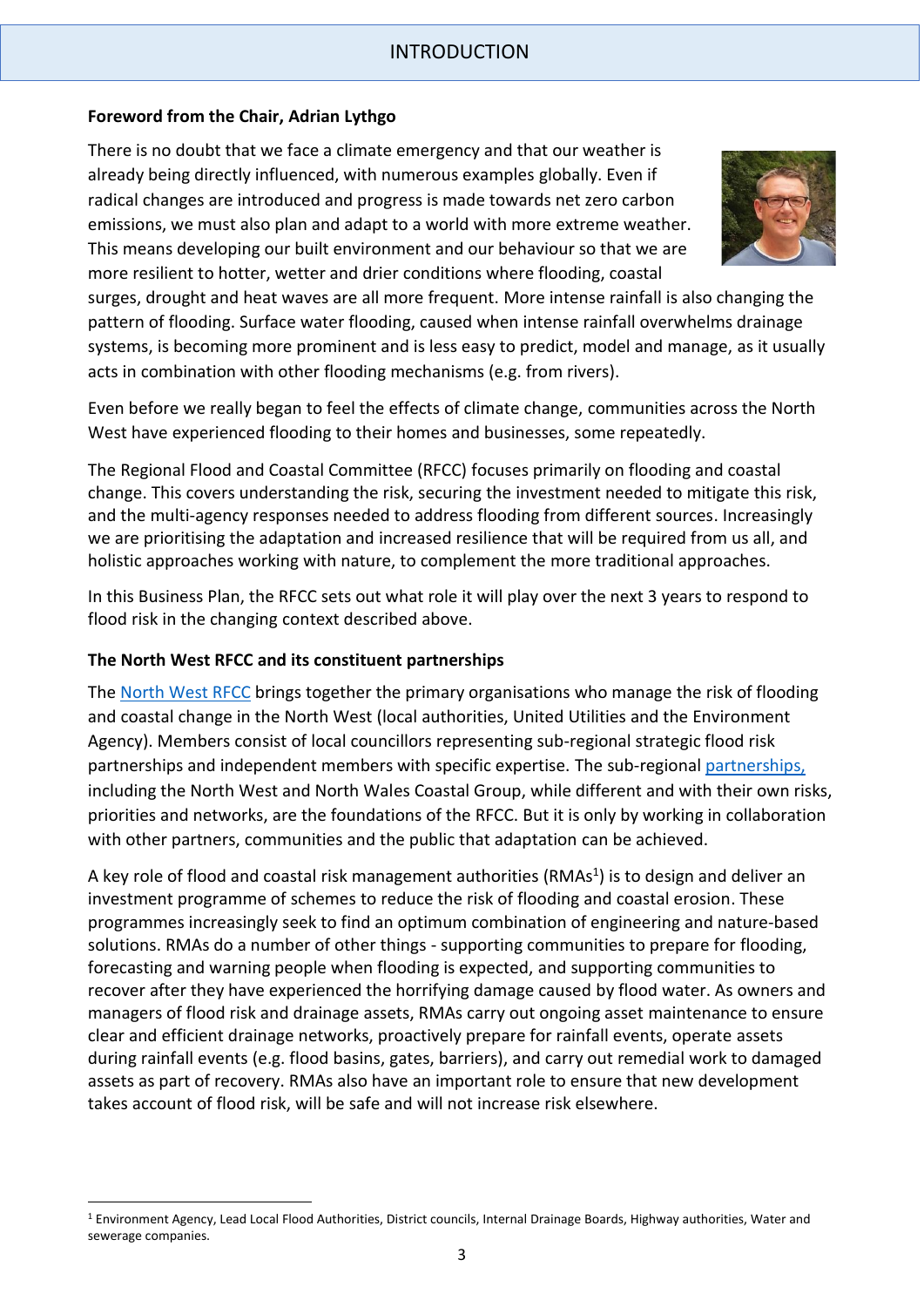For this Business Plan we have focussed on what unique roles the RFCC can play in helping to achieve resilience, primarily to:

- **Convene** partners and build new relationships with others outside the RFCC flood family.
- **Fund** and commission projects with dedicated resources using its Local Levy funding.
- **Do Once** design and create products for consistent use across the North West.
- **Share best practice** and learning from our own initiatives and from elsewhere.

The RFCC also seeks to inform and influence decision makers in other sectors, nationally and in the North West, about what more is needed to support adaptation e.g. policy changes, investment.

#### **This RFCC Business Plan**

A key driver behind the refresh of our Business Plan was the publication of the [National Flood and](https://www.gov.uk/government/publications/national-flood-and-coastal-erosion-risk-management-strategy-for-england--2)  [Coastal Erosion Risk Management \(FCERM\) Strategy](https://www.gov.uk/government/publications/national-flood-and-coastal-erosion-risk-management-strategy-for-england--2) and associated [Government policy statement](https://www.gov.uk/government/publications/flood-and-coastal-erosion-risk-management-policy-statement) in September 2020.

For each of the ambitions set out in the National Strategy we have translated them into our North West perspective and have set out the strategic aims of the RFCC in helping to achieve resilience. The [Plan on a Page](#page-1-0) at the beginning of this document summarises the strategic aims and each section of the Business Plan then provides a fuller narrative.

The Plan predominantly focusses on how we will achieve resilience by working with others (partners and communities). Alongside that, we are always reflecting on the performance of the RFCC and RMAs and seeking to continuously improve. This is covered in the final section.

The appendix provides more detail on each ambition, including:

- Desired outcomes for 2025
- Examples of successes from the previous RFCC Business Plan
- Actions that the RFCC will take next.

For a glossary of terms used in this document, please refer to the [National FCERM Strategy.](https://assets.publishing.service.gov.uk/government/uploads/system/uploads/attachment_data/file/917649/15482_Environment_agency_digital_Glossary_PDFA.pdf)

This Business Plan document provides an overview and the framework for our actions. It will be implemented through a supplementary action plan. Implementation will be supported with investment from the Committee's Local Levy funding which will in specific and limited circumstances fund resource gaps. There is much to be done and resources are limited, and hence to dedicate enough time and resource to make real progress, we expect to focus more on certain areas of activity in different years.

This Business Plan has been shaped through an extensive engagement process involving officers from flood risk management authorities, RFCC members, and a survey open to community groups. The RFCC is grateful to all for their valuable contributions.

**Our Vision** *A North West ready for, and resilient to, flooding and coastal change – today, tomorrow and to the year 2100.* **Our Mission** *Working together on sustainable management of flooding and coastal change in the North West, we will contribute to improving the health and wellbeing of our communities, have a positive impact on the economy, and enhance the environment.*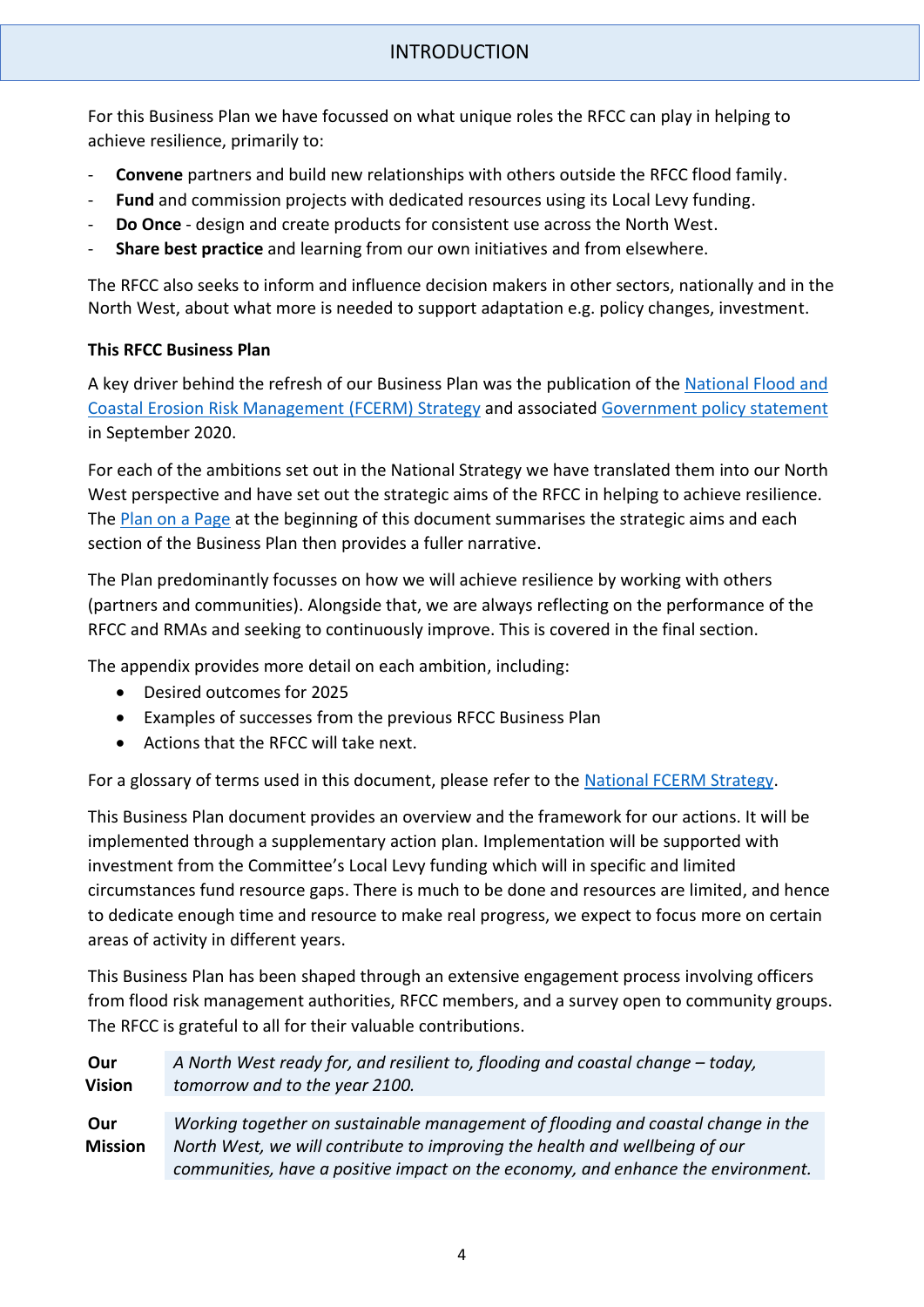## WORKING WITH OTHERS: FUTURE RISK AND INVESTMENT

#### **Accessing investment and funding**

There is more government (capital) funding to better protect communities from flooding and coastal change (£5.4 billion for 2021 to 2027, compared with £2.6 billion for 2015 to 2021) but increasing the capacity of RMAs, both in resources and skills, to deliver a bigger capital programme, is an immediate challenge.

Even with this record level of government investment, the national funding model for capital projects requires financial contributions from other sources (structural and investment funds, other government departments, public and private sector partners and beneficiaries, communities etc). The UK's exit from the EU means a shift from previous European funds to new investment programmes which are still emerging and will continue to evolve over time. We recognise the task for all RMAs in retaining an up-to-date picture on available funds and investments, and their qualification criteria, and will seek to support this. For other initiatives which build flood resilience, future funding opportunities may be embedded in other programmes (e.g. housing), requiring innovative and cross-sector approaches which the RFCC will also seek to enable. The RFCC will continue to use its Local Levy funding to contribute to the cost of capital projects, and to initiatives which meet the ambition of accessing more investment and funding.

The importance of accounting for natural capital in investment decisions is now widely recognised, factoring in the value of nature's fundamental role in sustaining the economy and human wellbeing. However practical applications of natural capital are still in their infancy. There are also some investment-unlocking environmental benefits which are not yet measurable as natural capital so there is a need to remain open to flexible approaches. Generally, there is growing momentum in green investment and finance, including within the private sector. This is being driven by consumer demand and corporate social responsibility, but also because investors increasingly see it as good business, both financially, and to protect the natural resources and ecosystem services that our societies and economies depend upon. Design also plays an important role in promoting sustainable economics by providing the opportunity to design in wider environmental and social benefits, and design out negative impacts, all affecting economic value. These are all reasons for optimism and the RFCC is excited about what could be achieved if RMAs can come together with other partners, develop shared objectives and combine investment. The RFCC aims to play a threefold enabling role: 1) to monitor, understand and share knowledge on the developing sustainable investment landscape (including, for example, the [IGNITION](https://www.greatermanchester-ca.gov.uk/what-we-do/environment/natural-environment/ignition/) project in Greater Manchester); 2) to support RMAs to develop the new skills and knowledge needed to effectively engage with the finance/private sector to unlock potential investment, and 3) to actively promote partnership working which genuinely appreciates, overlays and satisfies the interests and goals of all partners.

Better management of water throughout catchments will involve nature based solutions and more environmentally sustainable land management. This has not been incentivised or supported by the current European system of agricultural subsidies. EU Exit, and recognition of the critical role of nature in alleviating the climate and biodiversity crises, have inspired a new UK system of financial support for agriculture, [Environmental Land Management Schemes](https://www.gov.uk/government/publications/environmental-land-management-schemes-overview/environmental-land-management-scheme-overview) (ELMS). This will better support action and practices that improve the environment and provide public goods, including flood mitigation. The system will provide payments for landowners, land managers and farmers to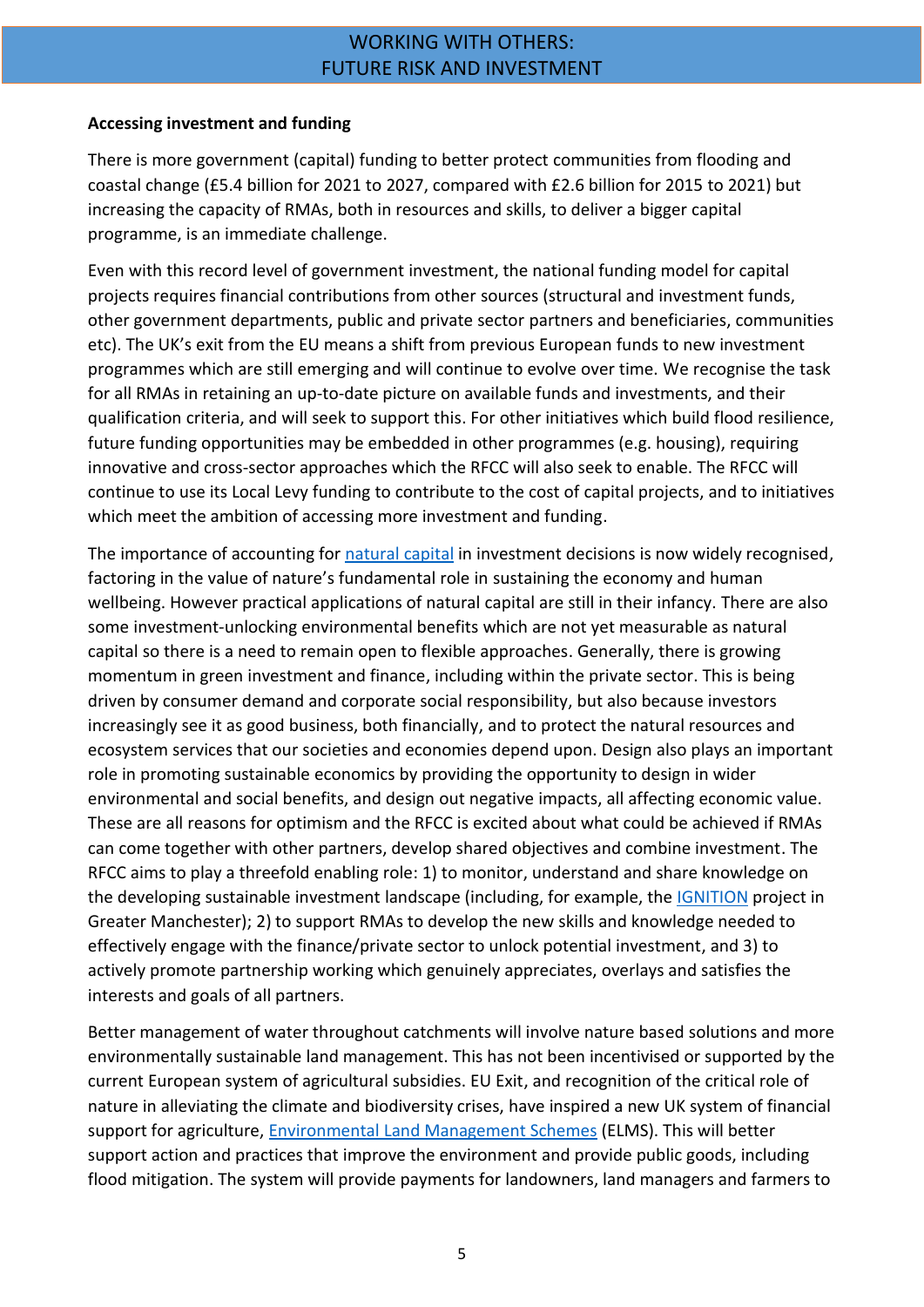## WORKING WITH OTHERS: FUTURE RISK AND INVESTMENT

use and manage their land in an environmentally sustainable way (Sustainable Farming Incentive), and go further under the Local Nature Recovery or, on a bigger scale, Landscape Recovery, tiers. The transitional Nature for Climate Fund supports the critical aspects of tree planting and peatland restoration which will support flood mitigation. By incentivising and enabling more environmentally sustainable land use and management, this funding therefore represents an important part of the overall investment picture to achieving a more climate resilient future. As the detail is developed, the RFCC will promote information sharing to help maximise the potential of this source of government funding. The challenge will be in co-ordinating action locally, and working with and supporting those who can access the funding, in order to develop integrated projects that deliver at scale, both for the environment, and flood mitigation and adaptation. There will be a need to overcome other barriers to natural flood management (e.g. concerns about liability), and how farmers and landowners could be incentivised and supported financially where ELMS funding is not available.

While capital investment is vital and welcomed, some of the critical activities carried out by RMAs rely on revenue funding which is much tighter. Flood risk, coastal protection and highways assets need to be maintained, with limited revenue budgets necessitating a risk-based approach. Work associated with engagement and partnership working to explore new approaches are often not eligible for capital funding which can stifle innovation and change. The RFCC is keen to support LAs in making the available funding go further, and to explore potential new sources of funding, and flexibility within funding rules. The RFCC will also look to support the partnership working and innovation required to deliver this Business Plan through its Local Levy funding where other funding sources are not available.

#### **Strategic aims**

- **To help RMAs and partners to attract and bring together sufficient investment to achieve sustainable flood resilience.**
- **To support, embrace and adopt innovative approaches to building a more sustainable and climate resilient future through good design, green investment, and integration of environmental, social and economic benefits, underpinned by partnership working built on developing shared objectives.**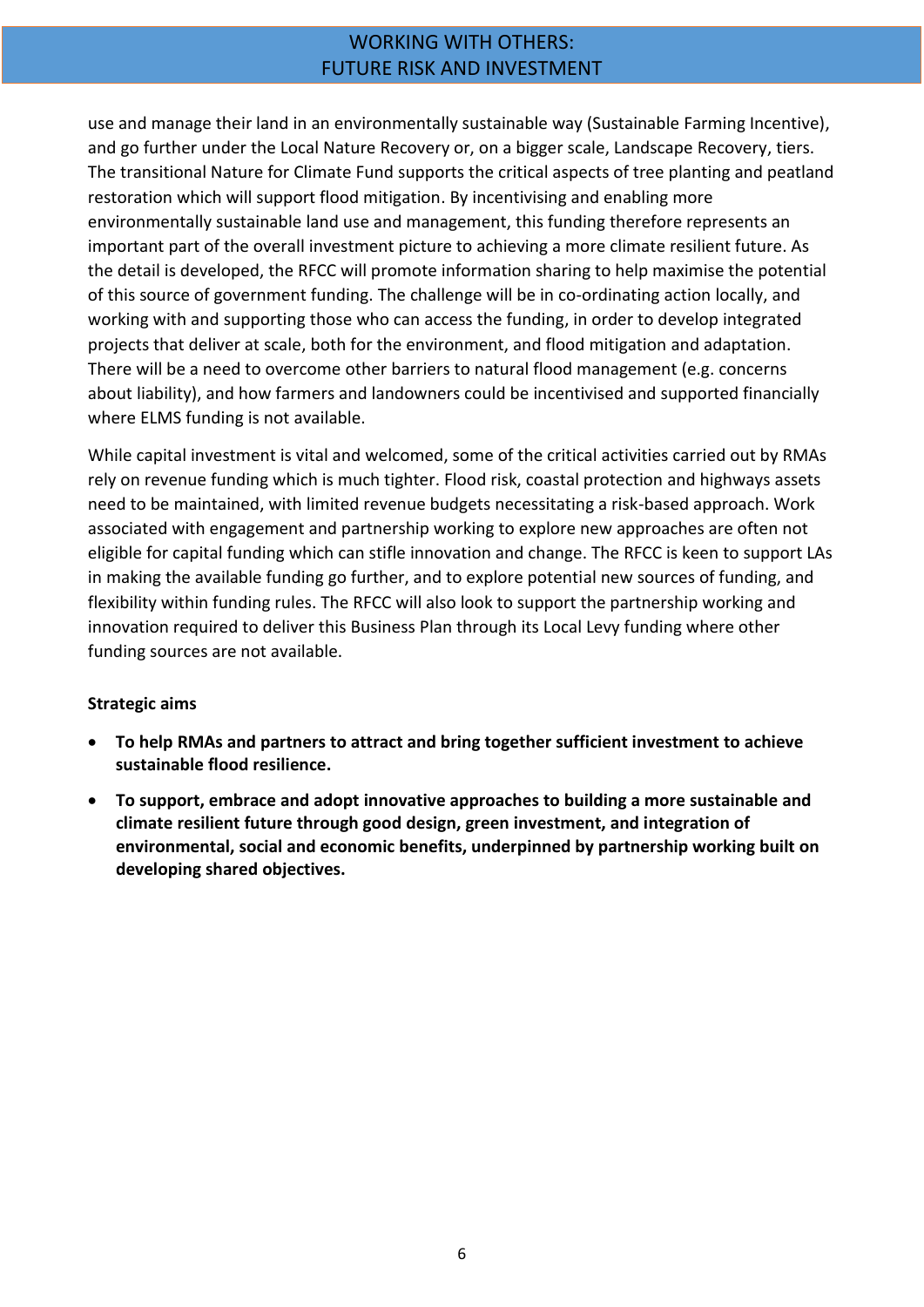## WORKING WITH OTHERS: A NATION READY TO RESPOND AND ADAPT TO FLOODING AND COASTAL CHANGE

#### **Building community resilience**

We often count homes and businesses when it comes to flood risk, but it is the people affected who are at the forefront of our minds. Those who have been flooded, or who have come close, will be very alert to the threat and may be more prepared, informed, and ready to respond, but still feel anxious and fearful every time it rains. For those who have not experienced flooding before, appreciating they are at risk can be difficult to accept or prioritise, set against bigger and more immediate challenges in their lives.

If everyone is to play a full part in becoming resilient in the face of the changing climate, people need to become more flood and climate literate (i.e. develop knowledge and understanding). This need for understanding covers the multiple sectors (residents, businesses, public bodies, and managers of property and land) who will need to be part of a co-ordinated effort. Flood literacy includes appreciating where we each need to take greater ownership and responsibility for mitigating our flood risk. Socio-economic, cultural, educational and financial factors all play a part in creating differences in people's ability to respond. The RFCC recognises the importance of developing flood literacy and resilience in the current and next generations and is providing funding to enable this.

Residents and landowners with watercourses flowing through, under, or adjacent to, their property or land holding are likely to be [riparian owners](https://www.gov.uk/guidance/owning-a-watercourse) of that stretch. As such, they have certain rights and responsibilities with respect to the watercourse including ensuring flow conveyance, bed and bank maintenance, and culvert condition. Riparian ownership gives rise to a complex picture of asset and watercourse ownership. The holistic approach needed to ensure effective drainage and minimise flood risk means that RMAs look to riparian owners to play their part by fulfilling their responsibilities.

Resilient communities are likely to be less impacted by flooding. Resilience has many elements. Having adequate insurance cover is one component, being better prepared is another (warnings, adaptation) but flooding will never be entirely predictable or preventable. Strong community networks and access to trusted information and support can help communities to recover more quickly after flooding and prevent existing inequalities from growing. However, we recognise that achieving resilience is a process which requires awareness, acceptance, investment, and behavioural change, all of which take time.

The [Flood Re Scheme](https://www.floodre.co.uk/) has helped to provide access to affordable flood insurance for those in at risk areas, but exclusions (e.g. homes built since 2009, commercial property) still leave many without affordable cover. Flood Re continues to evolve to support greater property flood resilience, which the RFCC welcomes but recognises the need to ensure this is taken up. Even where affordable insurance is available, it is not always taken up, being influenced again by socioeconomic or cultural factors.

For communities who have experienced flooding, we recognise the frustration they often feel in getting help from authorities. Action is often too slow, and they can feel forgotten. Engagement between authorities and communities is often not easy or straightforward. Communities in areas with high levels of deprivation can be hard for authorities to reach. Communities are rarely a single entity with one voice – they are made up of individuals with their own perspectives and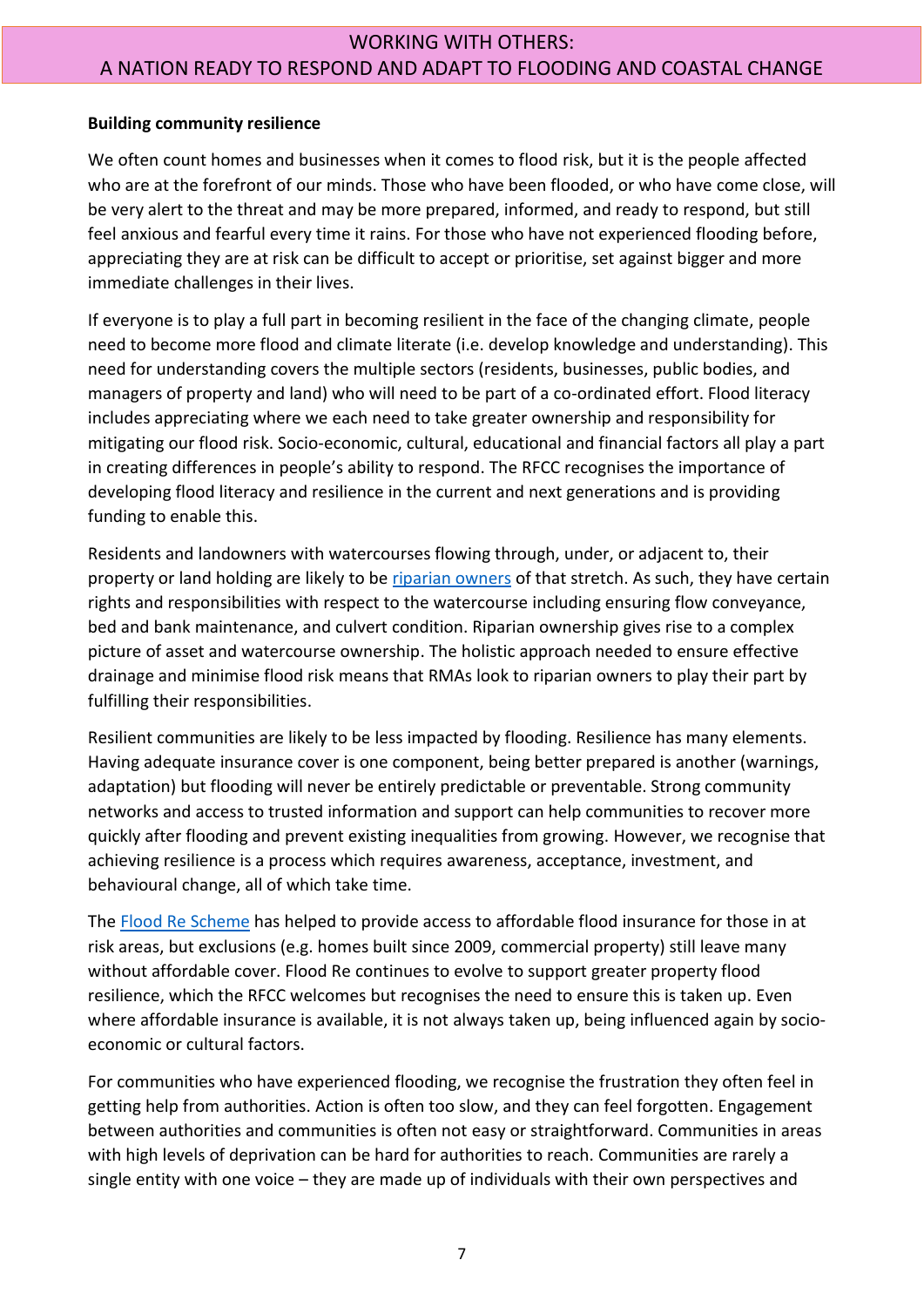## WORKING WITH OTHERS: A NATION READY TO RESPOND AND ADAPT TO FLOODING AND COASTAL CHANGE

wishes. Similarly, communities often feel confused about who to talk to and frustrated if they are passed from one authority to another. This can contribute to a lack of trust. Trusting relationships between communities and authorities are only formed from significant and sustained investment of time, energy and commitment, for which RMAs are not specifically funded. And it requires more subtle communication skills. To achieve resilience to the degree needed, engagement and knowledge transfer will need to come through multiple sectors and third-party organisations, who can be better placed to bridge communication gaps and facilitate engagement; however this can add to the complexity of relationships. This reinforces the need to build flood literacy across multiple sectors. The RFCC wants to support RMAs in being better able to engage effectively with their communities through a range of different mechanisms.

Engagement on flooding, both about the risk and after it has happened, has often focussed on the residents affected, but other groups in the community are affected too. RMAs proactively seek to support small businesses, which can be vulnerable, threatening livelihoods, jobs and the economic resilience of communities. Flooding of agricultural land can quickly threaten the profitability and viability of farming businesses, but the agricultural community can sometimes be involved less in engagement. The RFCC recognises the importance of their inclusion and will take steps with RMAs and partners to improve this.

The coast will be a significant frontier where the effects of climate change will be felt particularly acutely. Sea level rise and other physical changes could threaten the viability of coastal communities and require more significant adaptation. This potentially affects both urban areas and high quality agricultural land near the coast. RMAs will need to work with communities to understand the risks and develop options, a process that is likely to take a long time.

#### **Strategic aims**

- **To support communities, including businesses and farmers, in becoming more personally and financially resilient to the changing climate, by growing understanding and being clear that everyone must play their part.**
- **To increase capability and capacity within RMAs to better engage with and support their communities.**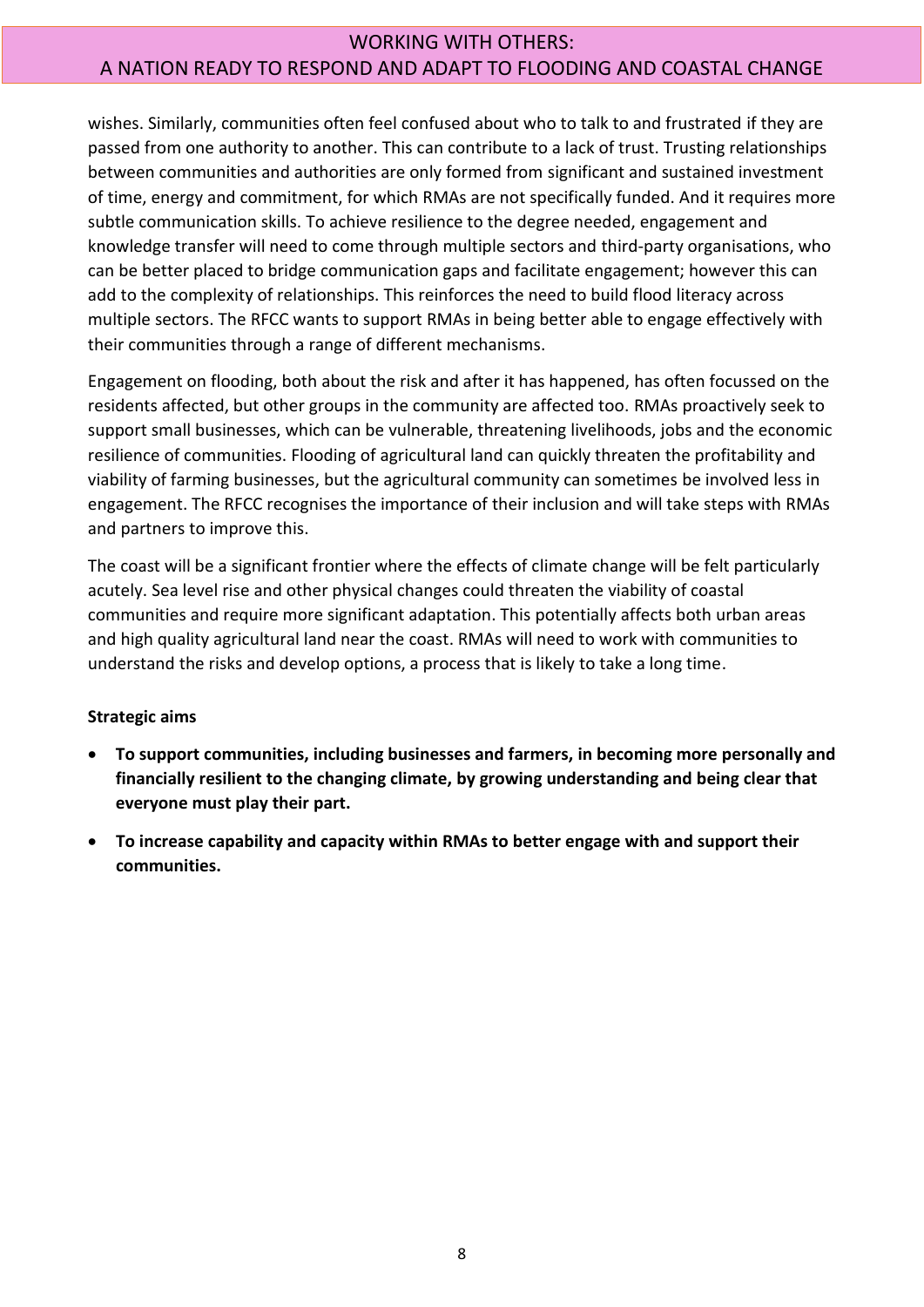## WORKING WITH OTHERS: CLIMATE RESILIENT PLACES

#### **Managing water at catchment scale with nature**

This ambition is about better protecting and adapting existing places to be more climate resilient through a range of measures, both within those places and across the whole water catchment, working hand in hand with nature wherever possible.

Water is an important resource which is undervalued by our society due to its perceived abundance. Both flooding and prolonged dry weather can happen within short periods of time. Water must be valued and managed more holistically to mitigate against these extremes.

While our primary interest is in flood risk reduction and adaption, we fully recognise that this requires working in an integrated way with partners to achieve a broader set of outcomes for people and the environment. Looking upstream from places at flood risk, there are big water quantity and quality improvement opportunities from natural flood management. This may involve restoring natural habitats (peatland restoration, woodland planting and management etc.), changing land use and management practices, and interventions to naturally slow the flow of water (e.g. leaky dams). The RFCC recognises the responsibility on RMAs to help achieve the targets in the [25-Year Environment Plan,](https://www.gov.uk/government/publications/25-year-environment-plan) including statutory targets for waterbody condition from the Water Environment Regulations 2017.

Within our communities we see a need for active promotion of the widespread use of sustainable drainage systems (SuDS) including rain gardens, street trees, water butts, permeable paving, and rainwater harvesting. These measures not only reduce the water entering drainage systems but also help to clean the water and the air, and improve health and wellbeing.

Looking downstream, ultimately to the coast, places may need to adapt more significantly where flooding and coastal change could threaten their long-term viability. Again, natural habitats such as saltmarsh and sand dunes can play a key role in protection and mitigation. The RFCC will continue to support the [Coastal Group](https://thefloodhub.co.uk/north-west-coastline/) in planning for, and acting on, this through its long-term Shoreline Management Plans. Adaptive management through habitat creation or enhancement, and use of nature-based solutions will not only support sustainable flood risk management, coastal change and climate resilience, but deliver a wide range of benefits, including biodiversity and environmental net gain, enhanced natural capital, improved wellbeing and long-term carbon storage/sequestration.

Managing the flow of water at a catchment scale will require the building of trust and collaboration between RMAs, non-governmental organisations (NGOs) and the farming/landowning community, both to increase their resilience and to make them part of the integrated solution. RMAs should play a key role in the creation of Local Nature Recovery Strategies so that they achieve an integrated mix of environmental and climate (including flood risk) resilience benefits. The Nature for Climate Fund and the [Environmental Land Management Scheme \(ELMS\),](https://www.gov.uk/government/publications/environmental-land-management-schemes-overview/environmental-land-management-scheme-overview) as they are rolled out and consolidated over the next few years, will increasingly incentivise and facilitate beneficial and environmentally sustainable land management changes.

The [catchment based approach](https://catchmentbasedapproach.org/) has brought about many successes and delivered projects and initiatives supporting flood risk reduction. However, in the face of the recognised climate crisis, the partnerships can be supported to increase the scale of delivery, which will require even stronger and effective leadership, and further integration of objectives and initiatives. The RFCC is keen to share learning and experiences on successful approaches and leadership, and to embed flood and climate resilience as key objectives.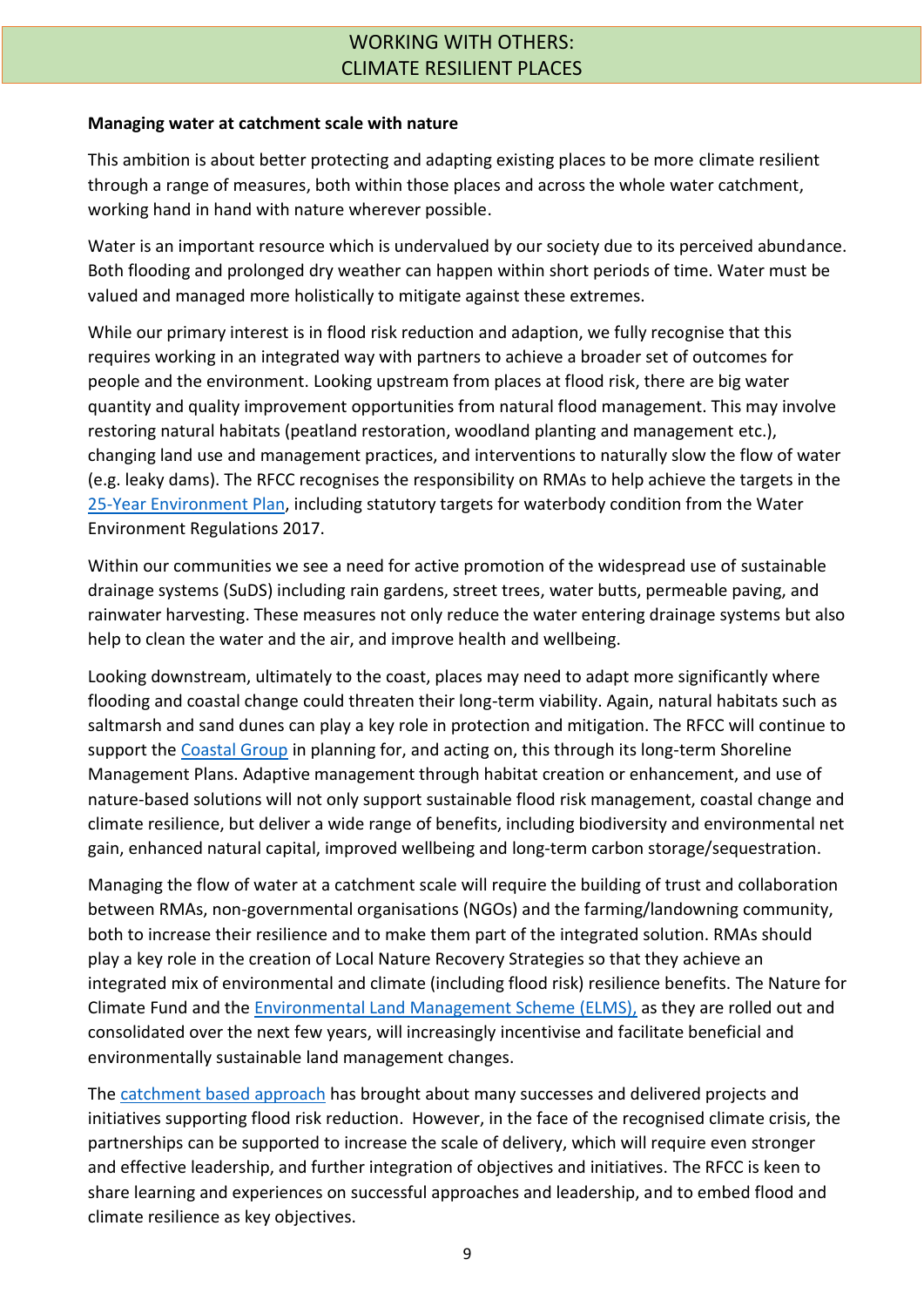## WORKING WITH OTHERS: CLIMATE RESILIENT PLACES

In the North West there are areas which have historically been drained for agriculture, using flood risk management funding which will not be maintained in the long term. Work is ongoing to explore options for the future ownership and whole life management of the assets so that the right assets are managed by the right people, but funding for this remains uncertain. Water level management can have impacts on, or benefits for, people, the environment (including carbon sequestration from lowland peat) and the economy. A partnership and balanced approach will be needed to get this right, recognising the needs of the environment and of commercial food production.

When flooding happens, water comes from different sources, potentially reaching a wider population through complex and historical connectivity of flow routes and drainage networks, for which different RMAs are responsible. But those impacted understandably have little interest or patience for this complexity - they just want to see co-ordinated action to address the combined problem. This requires integrated working between RMAs and other stakeholders, to maximise knowledge and capacity to effectively address the complex interaction of combined sources, both now and in future. The RFCC will always reinforce and facilitate better partnership working between RMAs to strengthen this.

The RFCC will continue to guide and support RMAs in co-designing, co-investing and co-delivering their capital investment programmes to reduce the risk of flooding, working with other stakeholders, NGOs and communities, and mainstreaming the use of nature-based solutions as part of the mix of approaches.

Achieving net zero carbon, especially associated with the capital investment programme, is a major challenge for all RMAs. The RFCC welcomes, and will seek to support RMAs in the adoption of, innovative changes in design and materials, teamed with greater use of nature based solutions.

#### **Strategic aims**

- **To drive the mainstreaming of nature-based solutions as part of the flood and coastal erosion risk management approach, encouraging holistic and innovative approaches, and achieving wider environmental benefits wherever possible (including biodiversity and environmental net gain, enhanced natural capital and net zero carbon emissions).**
- **To increase the ambition and scale of catchment partnerships, through best practice, and effective, locally appropriate leadership and engagement.**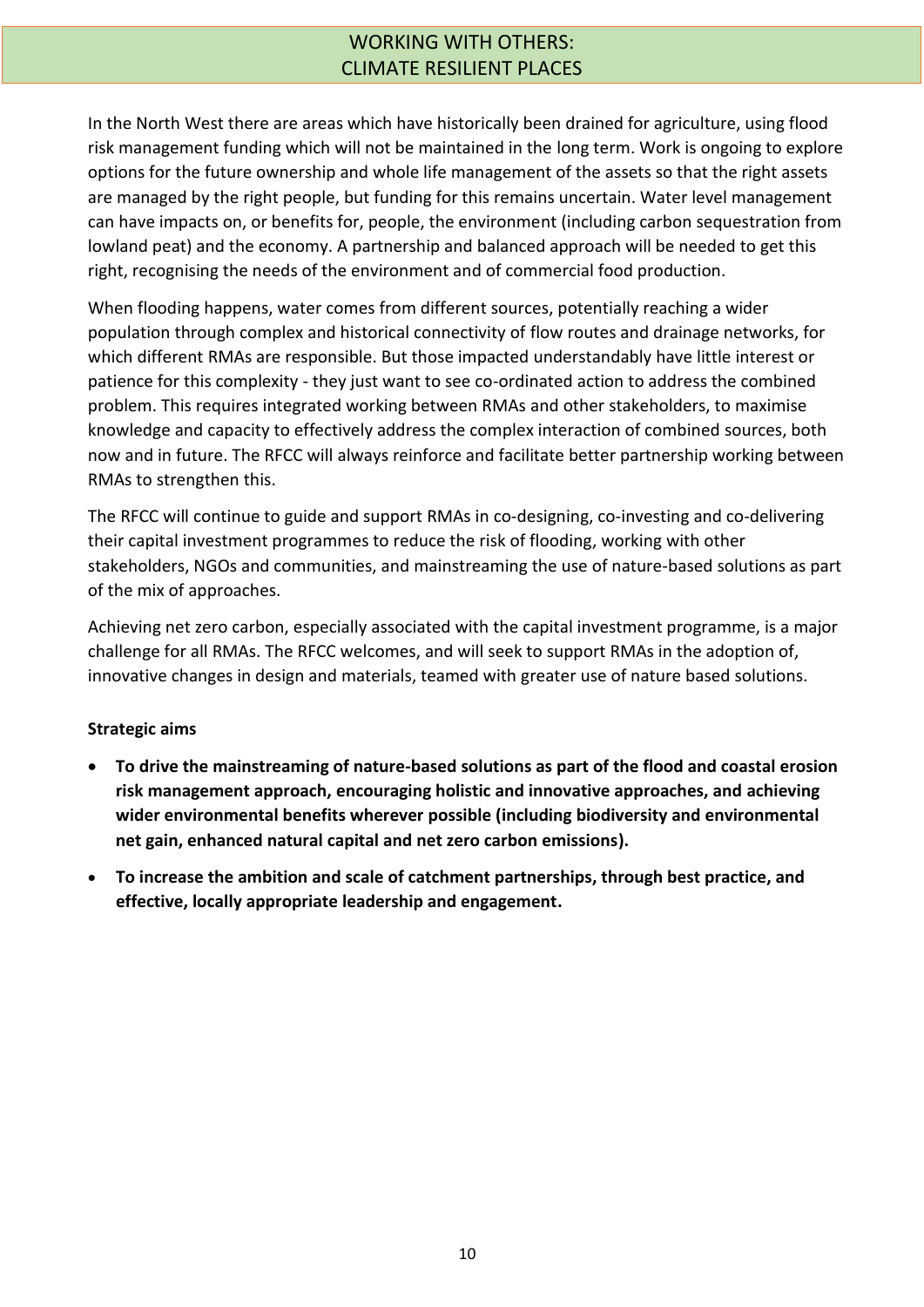#### WORKING WITH OTHERS:

## TODAY'S GROWTH AND INFRASTRUCTURE RESILIENT IN TOMORROW'S CLIMATE

#### **Achieving climate resilient planning, development and infrastructure**

#### *Planning and development*

There is significant pressure on local authorities to facilitate development, driven by demand for new homes and by the Build Back Better and Levelling Up agendas. It is vital that this development and its drainage is sustainable and climate resilient, for both its occupants and others nearby.

We know that many communities, including farmers, are concerned about new development being a contributing factor to increased flood risk. The planning and development management processes should ensure that new development effectively manages flood risks, based on current standards with climate change allowances. But at some point climate change impacts could make these standards insufficient and flood risk cannot be designed out entirely. Evidence on the extent to which new development is contributing to flood risk is currently limited or unavailable.

National planning policy goes some way to setting SuDS requirements but there remain weaknesses in its application in England, given the government's decision not to make this a legislative requirement, but instead to facilitate SuDS through the planning process. National planning policy also sets general expectations around climate change, flooding and coastal change but which, again, could be made more robust. There are also barriers within the legislative regime around drainage which inhibit achievement of SuDS (e.g. the ability to acquire the right to discharge to watercourses). Sustainability, resilience and multiple environmental and health benefits need to be at the core of planning decisions, which they currently are not. We hope that national planning policy and the legislative framework continue to evolve to fully support climate resilience.

The Environment Bill, once formally adopted, will introduce a new mandatory requirement for biodiversity net gain (BNG) in the planning system (a minimum of 10%), to ensure that new developments enhance biodiversity. Early consideration and integration of nature-based solutions for flood risk management and coastal change, and incorporation as part of SuDS solutions and new development, have the potential to deliver and exceed the minimum BNG mandatory requirements. The RFCC will look for opportunities to influence BNG delivery and help RMAs to achieve as much as possible through new development.

Some developers are leading the way in SuDS and design, recognising that climate and flood resilient homes and neighbourhoods can easily be beautiful, highly appealing places to live which can attract a premium price. Achieving climate resilient places should not mean compromising on aesthetics and convenience – done and showcased well, public behaviour can be shifted towards more sustainable choices, even if climate resilience is not their personal priority. The RFCC recognises the importance of the new [National Model Design Code,](https://www.gov.uk/government/publications/national-model-design-code) produced on the back of the [Building Better, Building Beautiful Commission.](https://www.gov.uk/government/groups/building-better-building-beautiful-commission)

For many other developers, the perceived opportunity to maximise profit and a lack of regulation on SuDS still sees them doing the minimum, losing the opportunity for high quality SuDS which truly embrace controlling water at source over standard end-of-pipe attenuation or storage systems. Within Local Planning Authorities, stretched resources, variable understanding of SuDS, pressure from housing targets, and a lack of regulatory powers to address issues which could arise in the future with SuDS and on-site flood storage areas, all limit the ability of local planners to be sufficiently robust with developers and to drive through and enforce planning conditions. The RFCC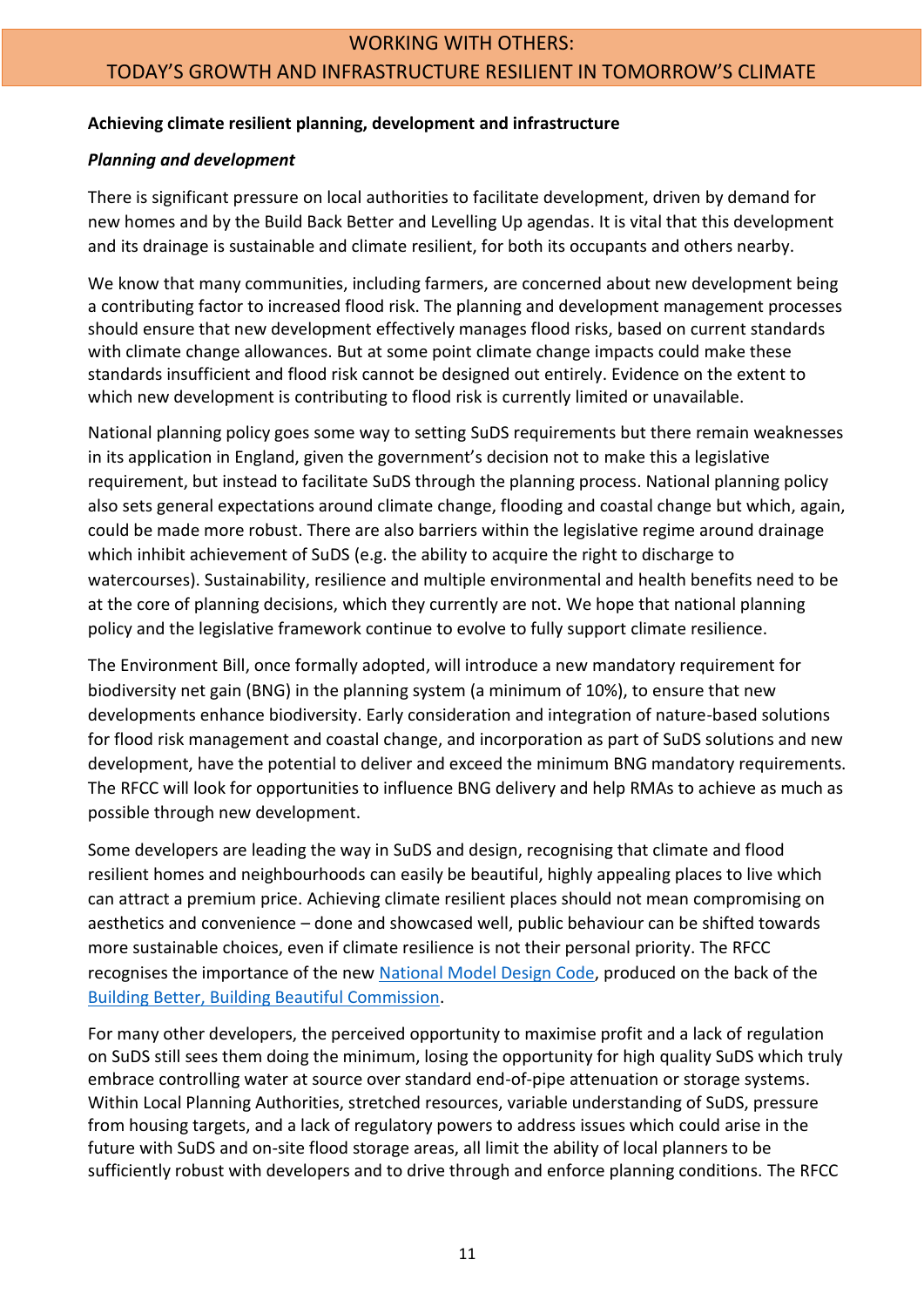would also like to see greater recognition and mitigation of the impact of paving over gardens with impermeable surfaces in terms of increased surface water runoff. The RFCC will work to facilitate closer working between the planning sector and RMAs to ensure that flood risk and resilience are effectively considered and addressed through the available mechanisms.

As indicated by the government's White Paper ['Planning for the](https://www.gov.uk/government/consultations/planning-for-the-future) Future' (August 2020), reform of the planning system is likely but as yet it is unclear how. The RFCC has provided feedback and will continue to look for opportunities to influence this and help RMAs to achieve as much as possible from whatever evolves and to capitalise on any opportunities.

Making new development climate resilient is one thing but we already have a huge existing property base requiring major scale retrofitting of SuDS and property level flood resilience measures. Finding the space for this in dense urban areas is a big challenge, even with the right partners driving it, but presents a great opportunity for increasing climate resilience in an urban setting.

## *Infrastructure*

There is a legacy of ageing flood risk management and drainage assets, in varying condition, which were not designed for the changing climate. Renewal or replacement of this asset stock will be practically and financially extremely challenging over the coming years. For culverted (piped underground) watercourses, even their location can be unknown, and ownership/responsibility can be disputed or complex (e.g. when a watercourse passes under multiple property boundaries). Ownership often sits with third party riparian landowners, primarily property owners, but can also be the local authority or the Environment Agency. A watercourse needs to be managed holistically to drain effectively. The complexity around ownership presents a major obstacle to ensuring the proper stewardship of assets which are often the cause of flooding. Inevitably, the maintenance required on often long-neglected watercourses can be significant in complexity and financial burden, and often parties are reluctant to discharge their responsibilities, especially where ownership is unclear. Even where assets are clearly under riparian ownership, RMAs are not always adequately resourced to pursue enforcement action where inadequate maintenance is creating a flood risk. As an RFCC we will seek to support local authorities to empower riparian owners to understand their responsibilities and the consequences of inaction, to take ownership of and maintain their assets effectively.

There are also many examples of culverted watercourses being illegally connected to sewers, essentially imposing responsibility on the water company where there is no legal obligation and incorrectly incurring additional costs for their customers. The RFCC is keen to support partners in collectively and strategically addressing these challenges to achieve an overall reduction in flood risk and to derive wider environmental and climate resilience benefits.

There is significant economic impact from flooding of roads as it restricts access, causes flood damage to vehicles, and contributes to flooding of property. At worst, highway flooding kills if occupants become trapped in flooded vehicles. Highway drainage systems are designed to manage the rainwater that lands on the highway only and so highways authorities are unable to adopt SuDS components which do not serve the highway or take surface water discharge from non-highway land. Additionally, current national highway design standards do not include sustainable drainage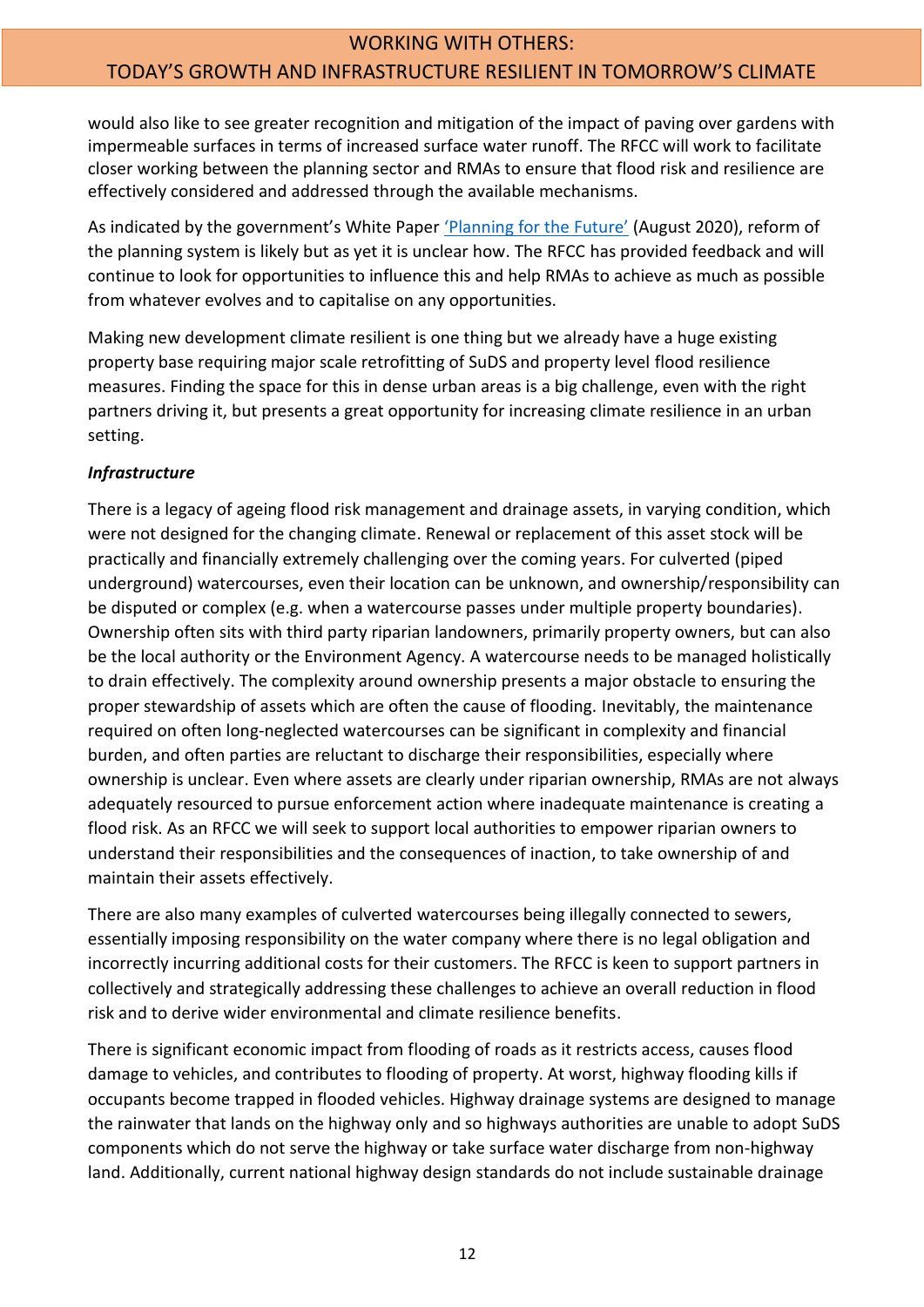## WORKING WITH OTHERS: TODAY'S GROWTH AND INFRASTRUCTURE RESILIENT IN TOMORROW'S CLIMATE

components, lagging behind the national standards for developments [\(Technical Standards for](https://www.gov.uk/government/publications/sustainable-drainage-systems-non-statutory-technical-standards)  [SuDS\)](https://www.gov.uk/government/publications/sustainable-drainage-systems-non-statutory-technical-standards) and sewers (the [Design and Construction Guidance\)](https://www.water.org.uk/wp-content/uploads/2019/11/SSG-App-C-Des-Con-Guide-v-1.0-251019.pdf). This has resulted in an inconsistent approach to SuDS components which could better manage drainage and water quality of highway water. This all limits the ability of partners to collectively achieve sustainable drainage of the rainwater falling on the area generally. The RFCC is keen to promote closer partnership working between Lead Local Flood Authorities, United Utilities and Welsh Water as the water companies in our region, and Highways Authorities, to innovate and make sustainable drainage a shared ambition, retrofitting blue green infrastructure to increase resilience where possible.

RMAs already work in close partnership, and are working increasingly closely with providers of major infrastructure including transport (road and rail), power (gas and electricity) and telecommunications. There are opportunities to jointly design and fund projects, better align investment programmes for efficiency, streamline permitting and consenting processes, as well as to work better together to ensure that new infrastructure will be resilient in tomorrow's climate. Funding contributions from other government departments (e.g. Transport, Education) where their assets benefit from flood and coastal risk management projects are now more accessible and an important piece of the investment picture. The strength of relationships with other bodies and private sector infrastructure suppliers remains variable and the RFCC can play a role in bringing parties together. As Highways Authorities are themselves flood risk management authorities and often sit within the same local authorities as Lead Local Flood Authorities, the RFCC sees highways as the priority sector for this Business Plan but will actively help to facilitate relationships between RMAs and other infrastructure providers who proactively seek them (e.g. Network Rail).

#### **Strategic aims**

- **To facilitate a strategic relationship with the planning and development sectors in the North West to embed full consideration of sustainability, resilience, adaptation and environmental regeneration, into processes and decision making.**
- **To facilitate a more proactive, joined up approach between RMAs to collectively address the complex legacy of asset ownership and responsibility, moving towards more effective management and reduced flood risk.**
- **To build strategic relationships with infrastructure providers in the North West to bring an ambitious, collaborative approach to achieving sustainable infrastructure which will be resilient in tomorrow's climate, and which seeks to influence national government policy.**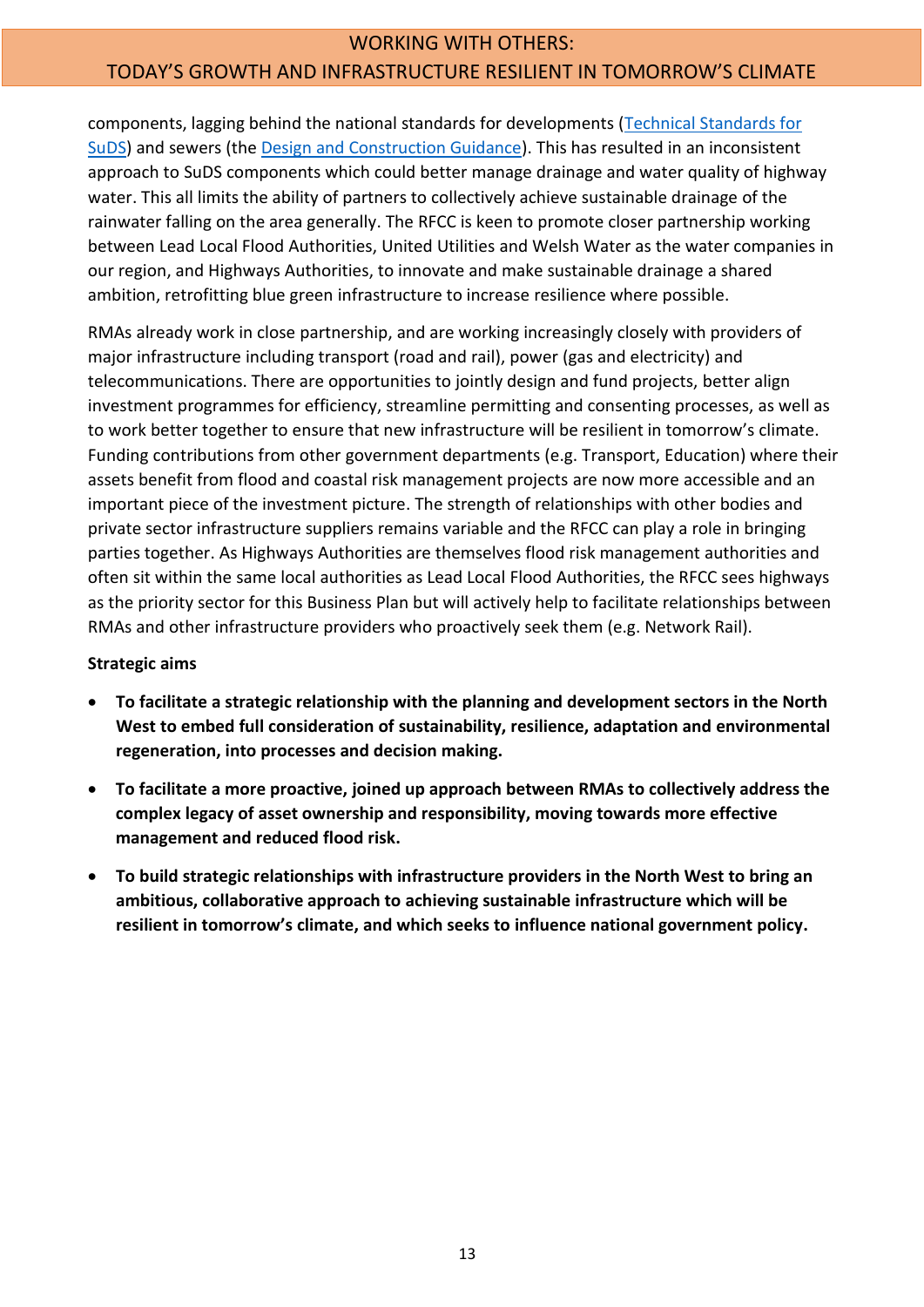There are dedicated and skilled professionals working tirelessly in all RMAs to better protect their communities from flooding and coastal change, and to help them be more resilient.

However resources are limited. The extent and complexity of flood risk management varies across the region but this is often not reflected in the resource that is available to Lead Local Flood Authorities. Budget cuts for local authorities have left their level of resource inadequate to fully cover all the activities needed to achieve a climate resilient future. Day to day pressures often get in the way of strategic development and delivery of programmes and projects. Accepting that this level of funding and resource is unlikely to increase significantly in the short term, we need to explore opportunities to do things differently, to develop innovative multi-sector approaches working together with other partners in smarter ways to share resources and skills, and to share or jointly deliver programmes of work where this is more efficient. The RFCC and RMAs also recognise the need for new skill sets where traditional roles have evolved (e.g. landscape design skills as well as drainage engineering). Bespoke training and targeted capacity building and collaboration may be needed, something which the RFCC is keen to support.

A proposal for a North West Coastal Centre of Excellence is being developed which will pool resources and skills across all coastal RMAs and can develop a broader skill set to take on other aspects of coastal risk management. This has evolved from the Fylde Partnership of coastal authorities which has, for some years, been working together to design and deliver a shared capital programme of schemes. This is a great example of joint working, elements of which could potentially be translated to other situations.

The sub-regional flood risk partnerships are well established, have rightly taken different approaches to suit local circumstances, involve different partners, and continue to evolve. They are critical to effective partnership working more locally and underpin the successful functioning of the RFCC. The partnerships will have an important role in implementing this Business Plan through shaping of the action plan, and by providing leadership and local implementation on agreed initiatives where these align with their local priorities. By working with the partnerships, the RFCC is keen to involve and benefit from the expertise and perspectives of other parties from outside of the core RFCC network, both colleagues in flood and coastal RMAs who are not directly represented on the RFCC, and other partners (e.g. rivers trusts).

The RFCC recognises the importance of data and evidence as the foundations for any plan, action, or investment decision and will continue to promote and enable better sharing of information across RMAs.

The RFCC itself seeks continuous improvement in its operation and effectiveness. Its current priority is on how it shares information and communicates with its membership and wider stakeholder network to enable everyone to play their part more effectively. It will also enable and encourage local partnerships to reflect on their own effectiveness, and agree and implement actions to continually improve.

#### **Strategic aims**

• **To enable risk management authorities to build strong and effective partnerships to innovate and make best use of their collective resource to move faster towards achieving resilience.**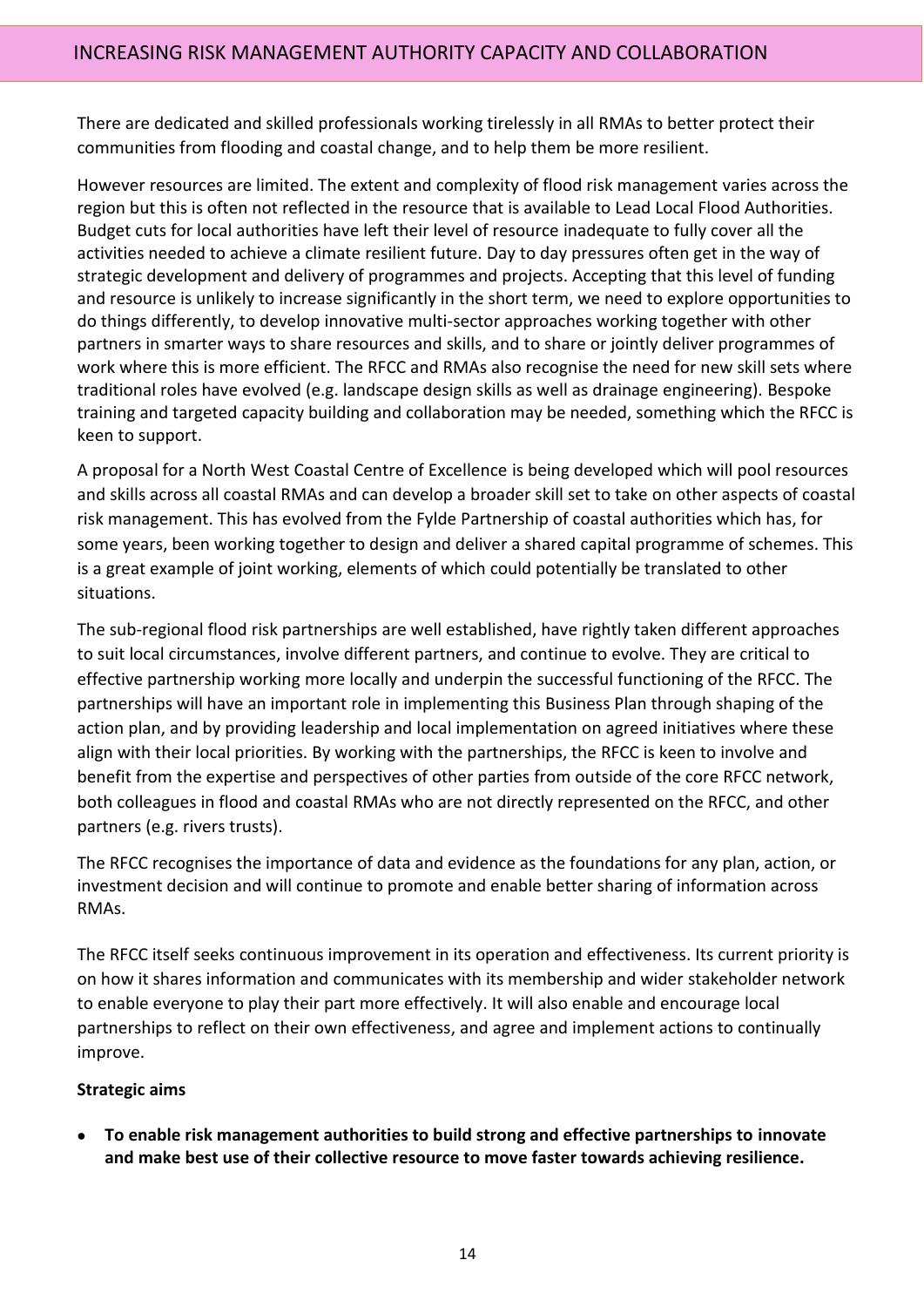- **To improve communication and information sharing, from, within, and into, the RFCC, its partnerships, and its wider network.**
- **To strengthen the role of the RFCC as supporter and critical friend to flood risk management authorities, seeking to improve performance, and addressing barriers to this.**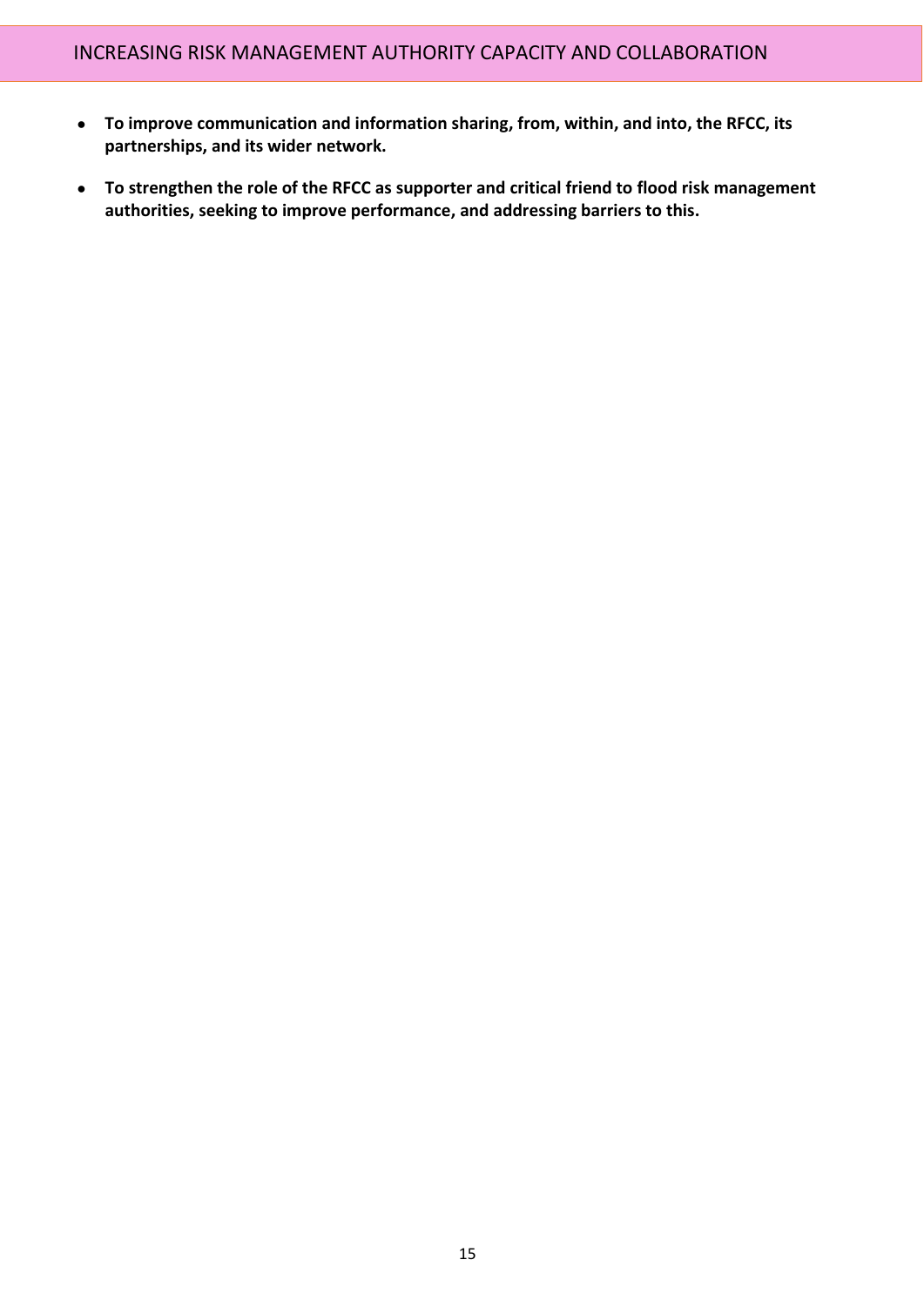We intend to start the following actions in 2022/23. Some will extend beyond, or lead to followon actions beyond, this first year. We will seek to progress additional actions subject to capacity and opportunity.

All actions will begin with scoping and information gathering to collate what is already in existence so that we build on that rather than duplicating effort. Through this scoping it is possible that the actions will change and evolve slightly – what we have set out here is our initial intention.

## **ACCESSING INVESTMENT AND FUNDING**

#### **Actions the RFCC will take now**

#### **Action 1: Potential investment and partner map**

The aim of this initiative is to create an information resource for North West risk management authorities (RMAs) on potential sources of investment and partners, to help them remain informed and able to access investment for measures to reduce flood risk, build resilience and deliver wider environmental, social and wellbeing benefits.

Supplementary to or as part of this, the RFCC will continue to convey, from government and the Environment Agency at a national level, to RMAs and partners, information about the developing funding associated with the Agricultural Transition Plan including the Environmental Land Management Scheme (ELMS) and the Nature for Climate Fund.

#### **Action 2: Investment in development of innovative green finance mechanisms**

The RFCC has approved an annual financial contribution to the [Wyre Natural Flood Management](https://www.theriverstrust.org/our-work/our-projects/wyre-nfm-investment-readiness-project#:~:text=Wyre%20NFM%20Investment%20Readiness%20Project%20The%20Rivers%20Trust,help%20reduce%20the%20risk%20of%20flooding%20in%20Churchtown.)  [\(NFM\) Investment Readiness project.](https://www.theriverstrust.org/our-work/our-projects/wyre-nfm-investment-readiness-project#:~:text=Wyre%20NFM%20Investment%20Readiness%20Project%20The%20Rivers%20Trust,help%20reduce%20the%20risk%20of%20flooding%20in%20Churchtown.) The fund will allow the creation of NFM measures to reduce flood risk to the community of Churchtown in Lancashire but will provide vital learning and knowledge sharing around innovative public/private sector investment mechanisms for initiatives which reduce flood risk and provide wider benefits.

The RFCC is also promoting and supporting the [IGNITION project](https://www.greatermanchester-ca.gov.uk/what-we-do/environment/natural-environment/ignition/) which is setting up an innovative financing mechanism which will fund retrofitting of sustainable drainage blue-green infrastructure to urban areas and schools within Greater Manchester.

## **Action 3: Assessment and valuation of wider benefits**

This project seeks to better understand the role of design, and the range and scale of wider benefits (environmental, social, amenity, health, wellbeing, economic, regeneration etc) provided by previous flood and coastal erosion risk management schemes. It aims to develop new tools to assist RMAs with identifying, integrating and valuing the potential wider benefits of future schemes. The aim is for RMAs to have the knowledge and skills to secure the maximum possible investment and funding.

#### **Action 4 – Collaborative approach to asset maintenance and management**

The intention for this pilot project is to identify a location, preferably with significant surface water flood risk, and bring together asset owners to take a more collaborative approach to the maintenance and management of their assets to provide improved flood resilience in a way that makes best and most efficient use of available budgets.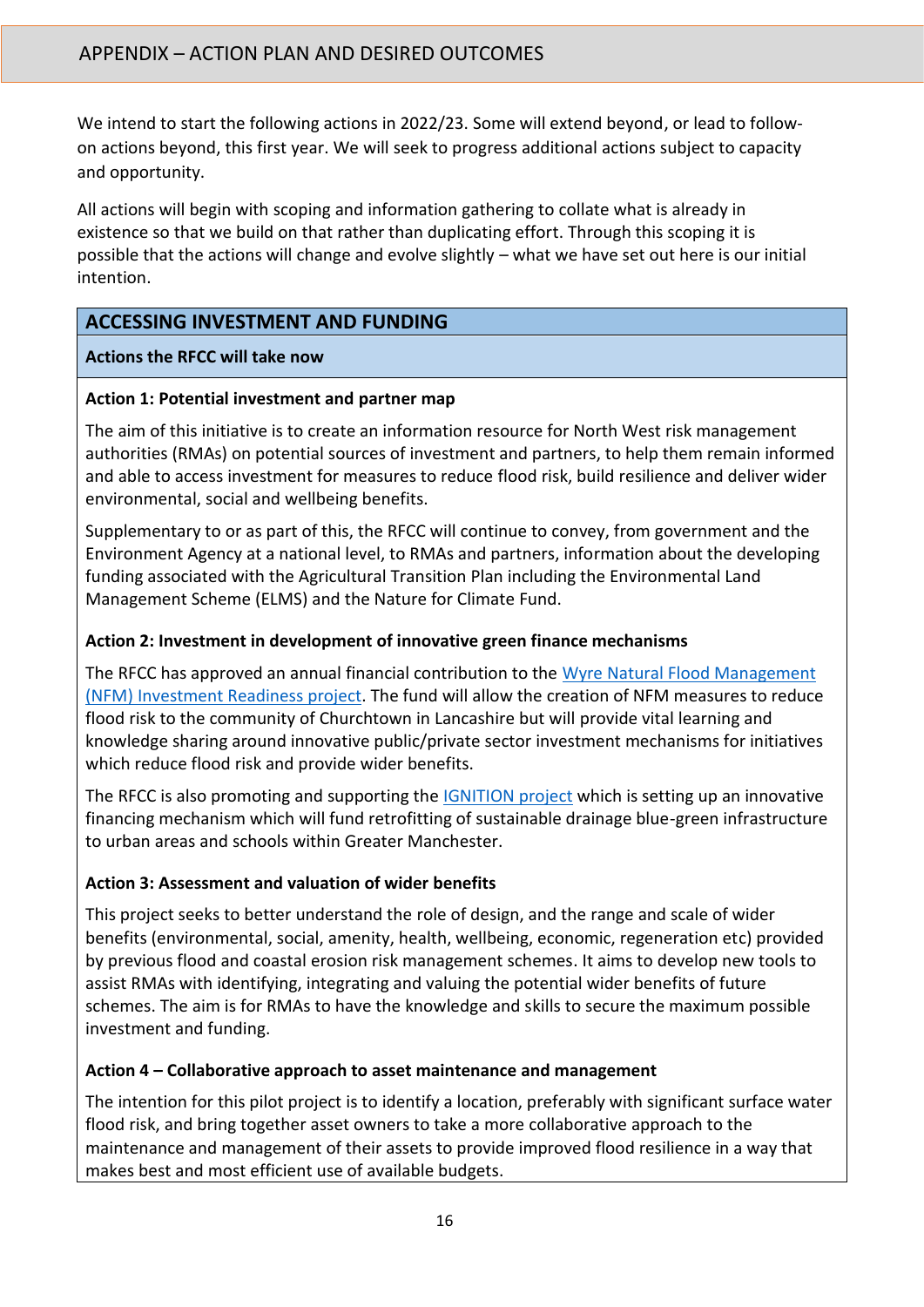Additionally, the RFCC will continue to take opportunities to inform and influence government on investment gaps to help shape future funding provision

#### **Desired outcome(s) for 2025**

Accessing investment for flood risk reduction measures (including use of nature based solutions) is easier and quicker due to improved knowledge, skills and access to sources. Not all schemes will be fundable but those that are should not be delayed significantly by the time taken to secure funds.

#### **Additional objectives for potential action, subject to capacity and opportunity**

- To influence the scope and qualification criteria of funding sources to maximise access for flooding and coastal change projects within a wider set of climate resilience aims. This is likely to be achieved by working with administrators of funds (e.g. Local Enterprise Partnerships) to raise awareness of barriers and opportunities.

**Example of previous RFCC success**

In recent years the North West RFCC worked closely with Local Enterprise Partnerships to refine the criteria for European Regional Development Funding (ERDF) which directly led to securing £16 million of ERDF funding for North West flood schemes.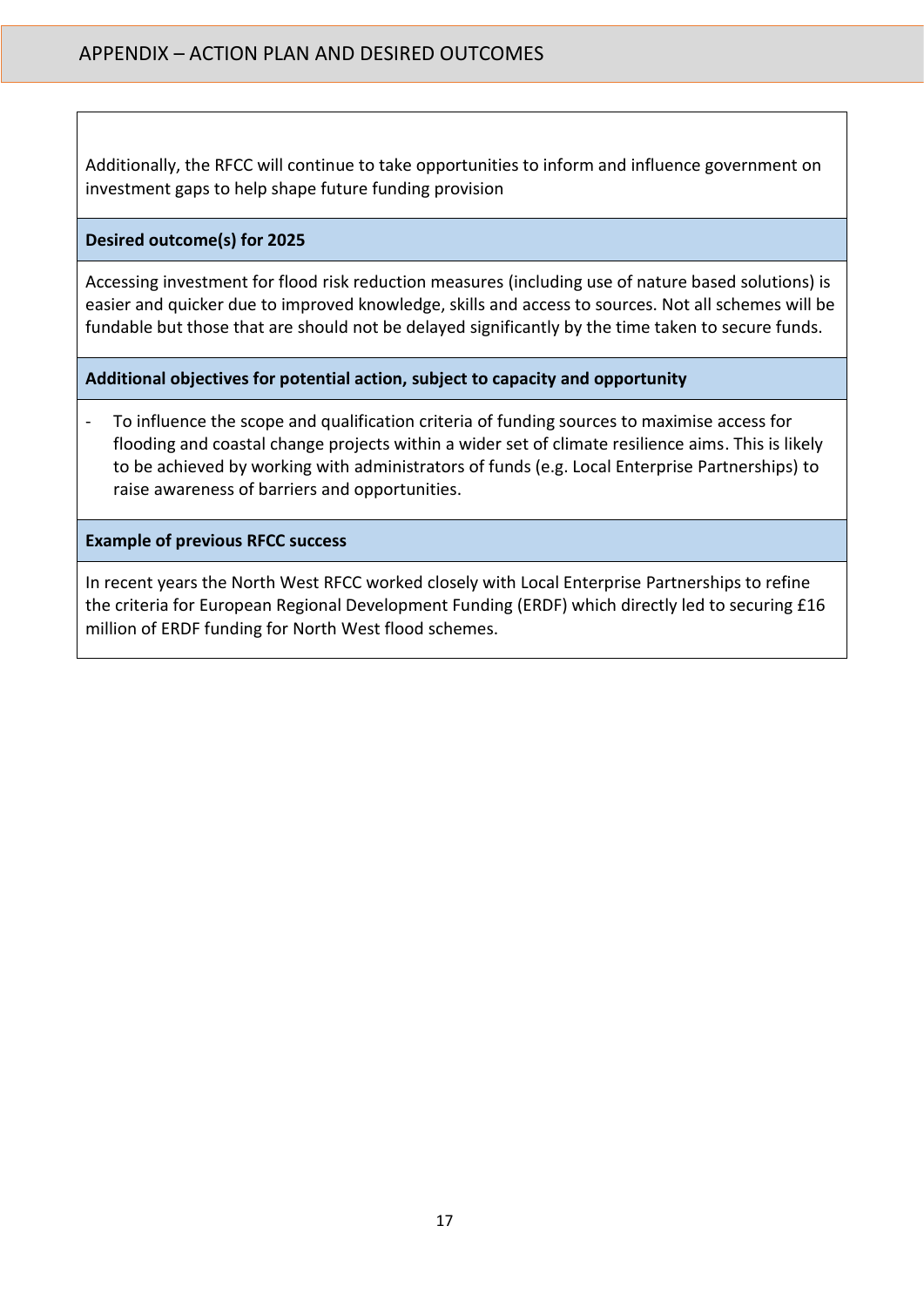## **BUILDING COMMUNITY RESILIENCE**

#### **Actions the RFCC will take now**

#### **Action 5: The Flood Hub**

[The Flood Hub](https://thefloodhub.co.uk/) website, which is funded by the RFCC, and managed by delivery partner [Newground,](https://thefloodhub.co.uk/about-newground/) continues to provide a really valuable information resource for communities and partners, not just in the North West but nationally and internationally. The RFCC will continue to provide funding for ongoing site and content management and development.

#### **Action 6: Supporting community engagement on adapting to coastal change**

While there may be no immediate threats to the viability of our North West coastal communities, we are seeing impacts to coastal infrastructure on which they depend. With climate change there will need to be more significant adaptation. The RFCC will continue to enabl[e Newground](https://thefloodhub.co.uk/about-newground/) (and potentially other third parties) to support the [North West and North Wales Coastal Group](https://www.mycoastline.org.uk/about-the-nw-coastal-group/) in helping coastal authorities to plan and start the long term conversations that will be needed with communities around adaptation.

#### **Action 7: Action campaign – Flood resilience action**

The RFCC already provides additional capacity to risk management authorities (RMAs), through working with partners like [Newground](https://thefloodhub.co.uk/about-newground/) and the [National Flood Forum,](https://nationalfloodforum.org.uk/) to communicate and engage with communities (including businesses) to raise awareness of flood risk and to encourage action to build resilience. This includes information provided on The Flood Hub, responding to direct enquiries, proactive communications and social media campaigns, and multi-agency approaches to helping communities recover after flooding. RMAs and partners also work with communities to establish and support flood action groups, develop community and household flood plans, helping them to help themselves.

But to achieve resilience, we need everyone to play their part. The RFCC would like to strengthen the programme of activity to raise awareness of flood risk, and enable and inspire action, more widely, targeting new audiences and influencers. Working together we will design and implement an action campaign around flooding and flood resilience, within the broader context of the climate emergency. This will include greater emphasis on engagement with farmers and landowners, and will include specific content on the cumulative impact of (impermeable) paving over gardens (Action 12).

#### **Action 8: Flood Poverty Project**

The RFCC will continue to fund this research project into 'flood literacy' and 'flood poverty' to identify and understand issues and challenges faced by sections of communities in becoming more resilient. This includes examining the potential role for more capital investment in property level resistance and resilience measures. The project is being led by Rochdale Borough Council, working in conjunction with the [National Flood Forum,](https://nationalfloodforum.org.uk/) [Flood Re,](https://www.floodre.co.uk/) the [Environment Agency](https://www.gov.uk/government/organisations/environment-agency) and other partners, and will share knowledge with RMAs and partners across the region.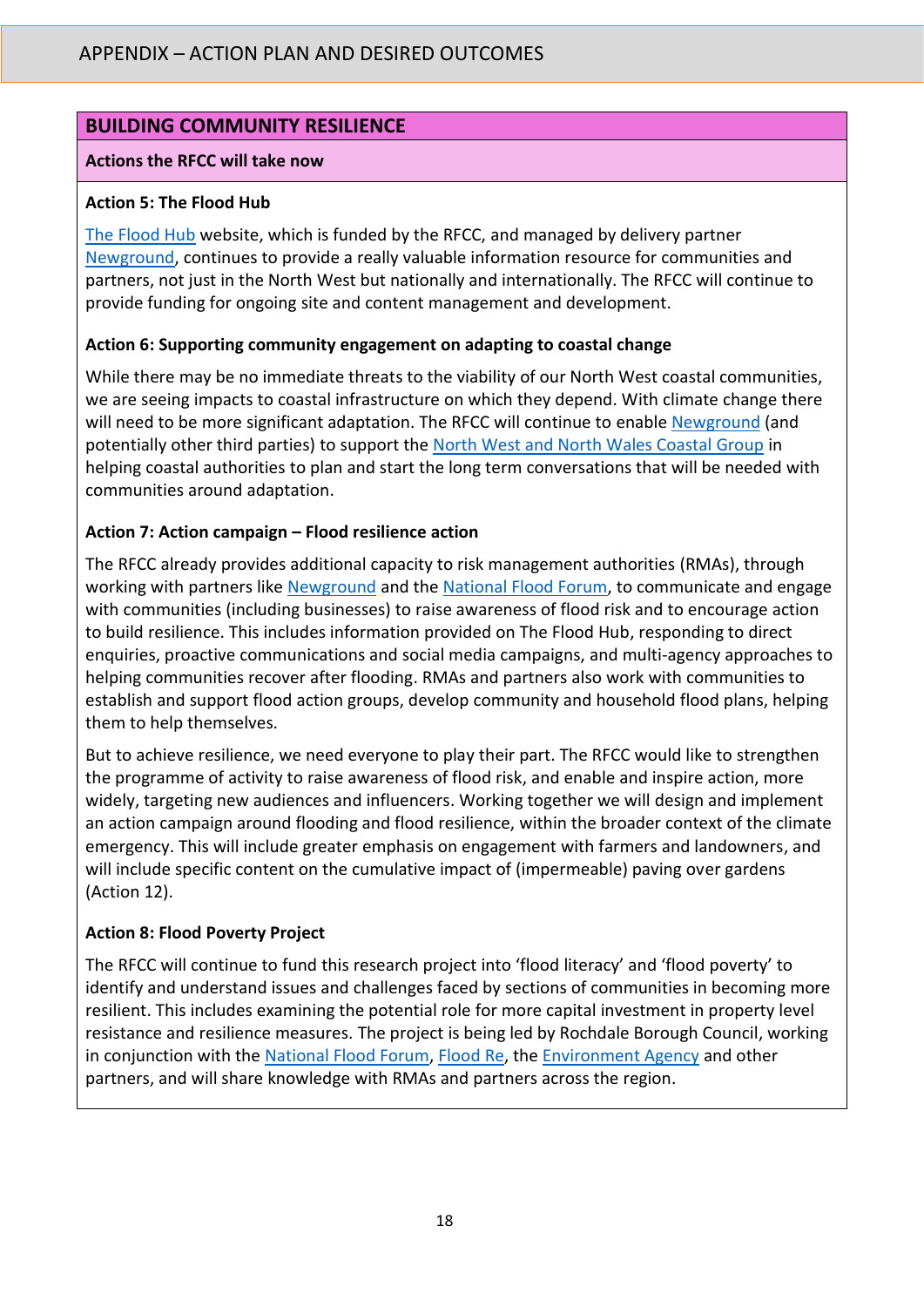#### **Desired outcomes for 2025**

- More people at risk of flooding and coastal change understand their own risks and responsibilities, know how to access clear and trusted information, and are taking action to make themselves, their properties, and communities more resilient.
- There is greater partnership working with other sectors and third parties to collectively build flood literacy and resilience within North West communities.

#### **Additional objectives for potential action, subject to capacity and opportunity**

- To better understand the barriers and challenges that communities experience in dealing with risk management authorities (RMAs), and identify good practice in the use of independent third parties where this will help to bridge communication and understanding gaps e.g. with the farming community.
- To facilitate the ongoing development of competence and skills within RMAs in engaging effectively with communities so that all officers feel confident in doing this.
- To initiate conversations between RMAs and community flood action groups on what further roles they could play in managing flood risk e.g. low risk maintenance or operation of assets, flood warden roles.

#### **Example of previous RFCC success**

Since 2018, the RFCC has provided an exemplar online resource on all things flooding in the North West, [The Flood Hub.](https://thefloodhub.co.uk/) Content development has been ongoing to create an extensive knowledge hub. 2021 saw the launch of new educational material aimed at teachers of Key Stage 2 children.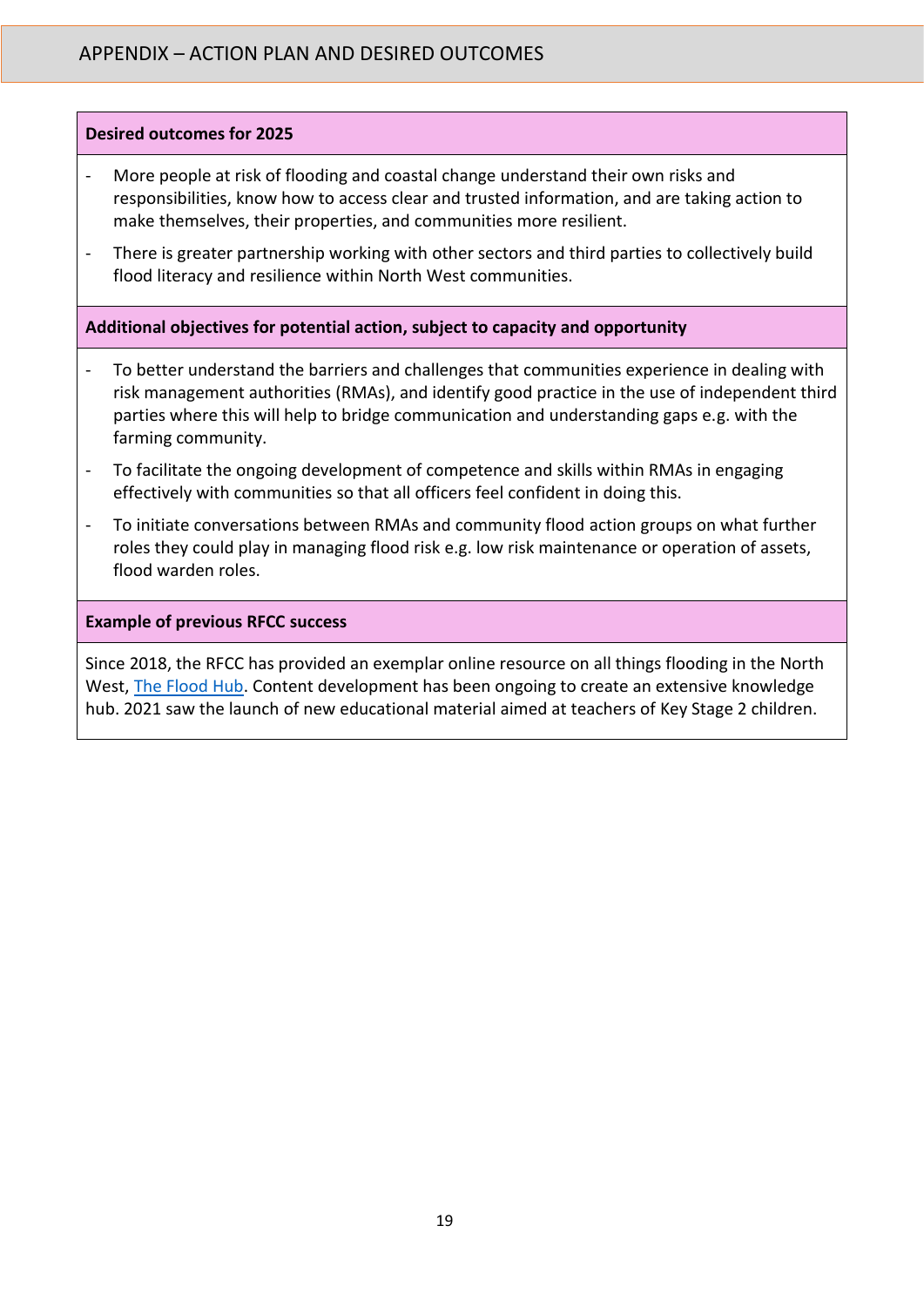## **MANAGING WATER AT CATCHMENT SCALE WITH NATURE**

#### **Actions the RFCC will take now**

#### **Action 9: Whole catchment approach**

The aim of this initiative is to select an appropriate river catchment and then work collaboratively to develop a whole catchment water management approach which reduces flood risk and achieves a range of wider environmental benefits (water quality, soil health, biodiversity etc). It will identify and work in conjunction with other water management initiatives already in place in the catchment. The intention is to develop a bid to the Landscape Recovery element of the new Environmental Land Management Scheme (ELMS). Partners are expected to include United Utilities, local authorities, Natural England, the Environment Agency, environmental nongovernmental organisations, landowners, farmers, and communities.

This initiative has a number of objectives including:

- Promoting the mainstreaming of nature based solutions for flood mitigation
- Identifying, sharing and embedding good practice in building and leading effective partnerships at a catchment scale
- Overcoming barriers to operating and investing outside of normal administrative/political boundaries.
- Raising awareness in, and promoting involvement from, communities on mainstreaming the use of nature based solutions.
- Providing an exemplar approach which may influence government policy and investment.
- Maximising the opportunity provided by biodiversity and environmental net gain obligations.
- Further exploring, with the water industry, the potential role of reservoirs in flood mitigation, balanced with water supply duties and arrangements.

In addition, the RFCC will continue to:

- Contribute towards the core funding for partners [Mersey Rivers Trust](https://www.healthyriverstrust.org.uk/) (providing a technical appraisal resource) and [Moors for the Future](https://www.moorsforthefuture.org.uk/) (delivering moorland restoration) who are facilitating and delivering natural flood management across the North West.
- Work in partnership with the North West and North Wales Coastal Group and continue to provide funding for a resource to facilitate the work of the group, to lead the refresh of the Shoreline Management Plans, and to support delivery of actions.
- Support, and share learning from, the North West projects funded by the government's [Resilience Innovation Programme.](https://www.gov.uk/guidance/flood-and-coastal-resilience-innovation-programme) These projects involve community-led natural flood management and resilience (Cumbria County Council), Roch Valley neighbourhood flood and climate resilience programme (Rochdale Council), and ecological community-owned coastal buffer strips (Wyre Council). The RFCC will also consider providing funding to enable business case development for those partnership bids not selected for national funding.

#### **Desired outcomes for 2025**

Effective partnerships representing all relevant interests are in place for all North West catchments and are implementing an action plan or programme which will help to deliver environmental benefits and achieve climate resilience including flood mitigation.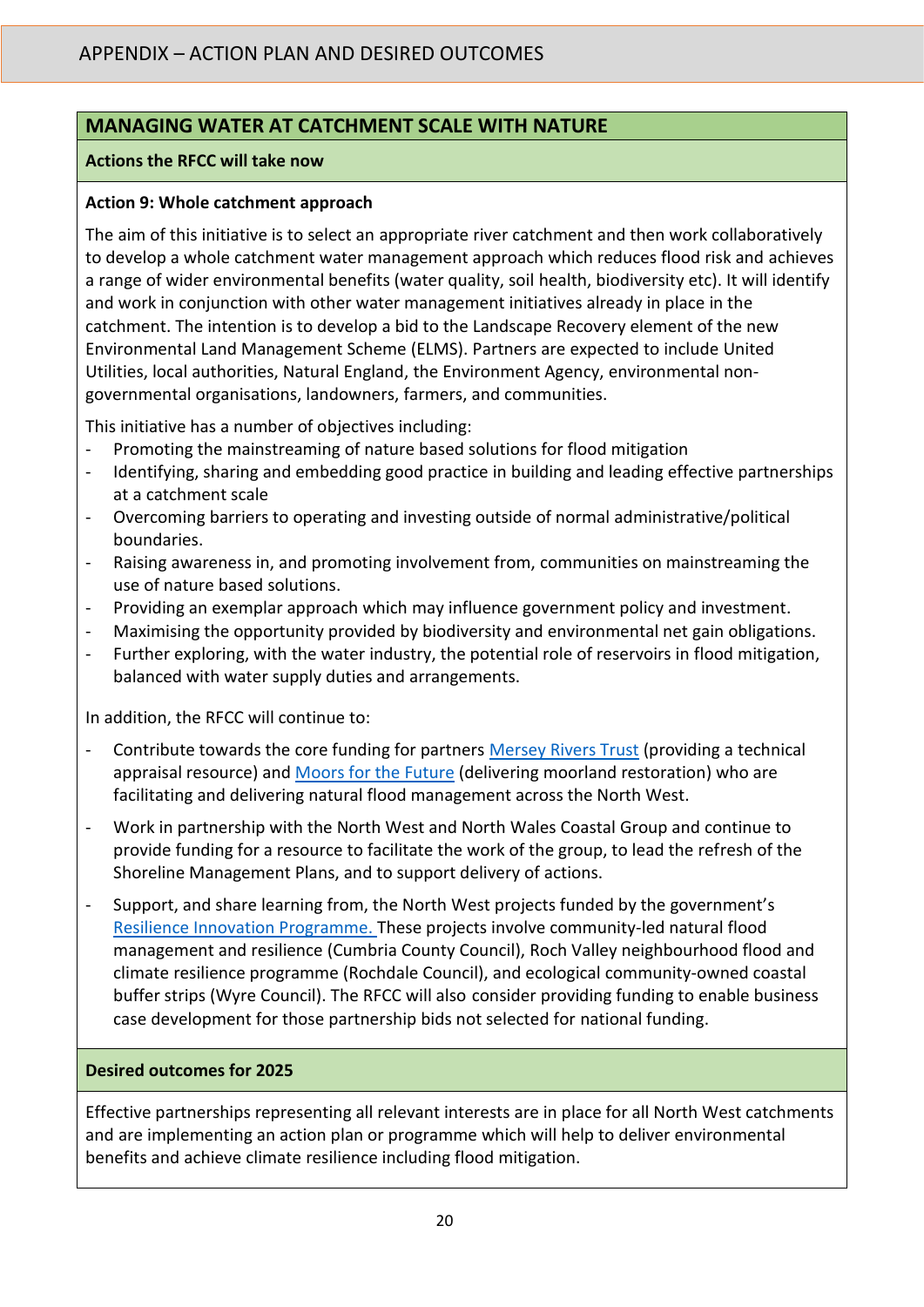#### **Additional objectives for potential action, subject to capacity and opportunity**

The RFCC will remain informed of other catchment scale initiatives across the North West and take opportunities to support and share learning (e.g. Greater Manchester Tripartite agreement between the Environment Agency, United Utilities and Greater Manchester Combined Authority; strengthened catchment-wide approach to the Upper Mersey).

#### **Example of previous RFCC successes**

Pioneered and funded a natural flood management programme which acted as an exemplar for influencing government and national policy and investment.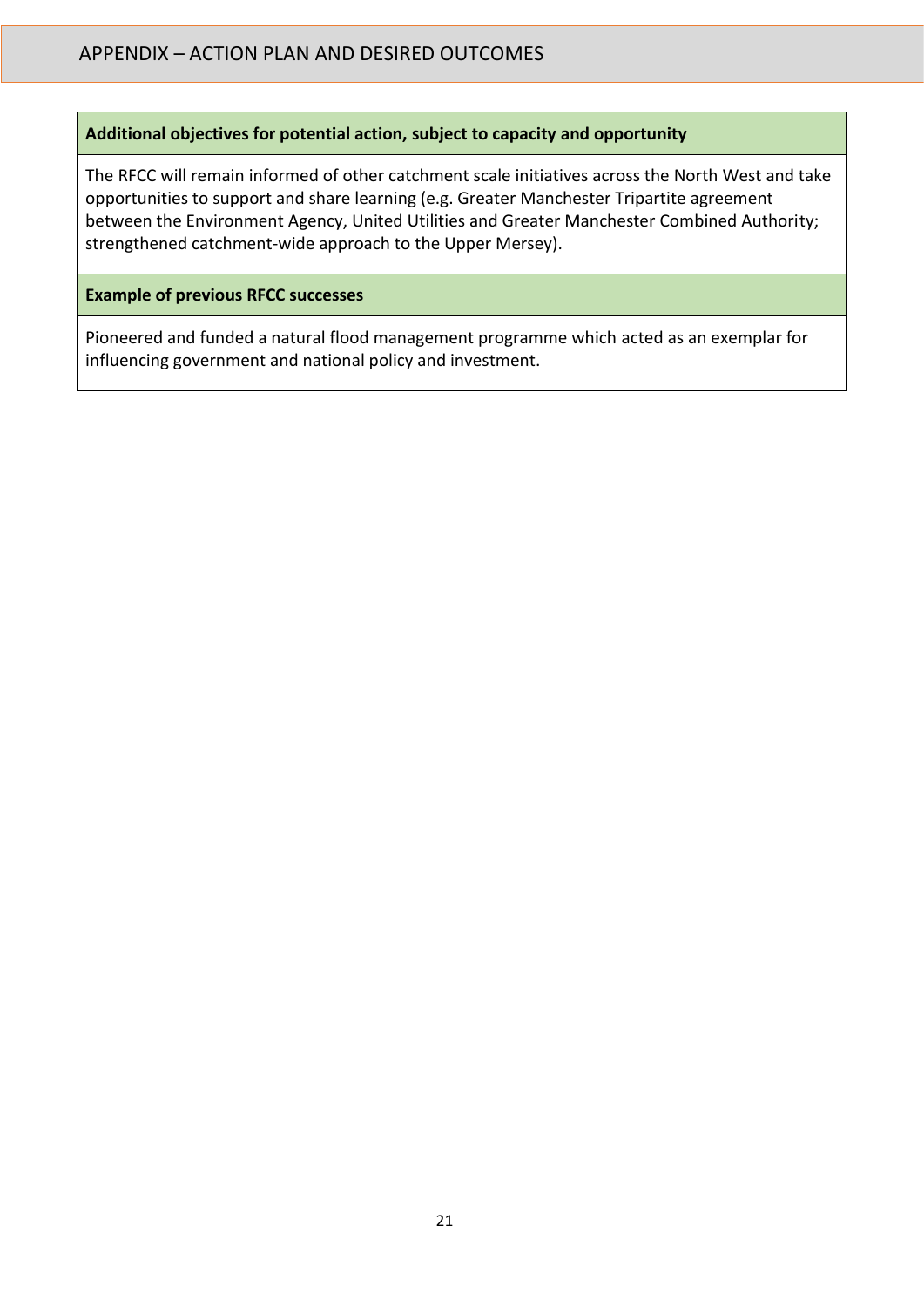## **ACHIEVING CLIMATE RESILIENT PLANNING, DEVELOPMENT, AND INFRASTRUCTURE**

#### **Actions the RFCC will take now**

#### *Planning and development*

#### **Action 10: Evidence gathering – Climate resilience within planning and development**

By engaging with the planning and development sector (e.g. Local Planning Authorities (both policy and development management elements), regeneration planners, the Royal Town Planning Institute, the Town and Country Planners Association, Lead Local Flood Authorities (LLFAs), developers and their agents), this project will seek to better understand the degree to which climate and flood resilience are, currently, material considerations in determining planning applications and shaping their conditions. It will identify challenges, gaps and barriers to this. The evidence gathered will act as a baseline and will allow the identification of follow-on actions to achieve the following objectives:

- To build stronger links between the flood risk management and planning sectors.
- To grow understanding and knowledge of flood resilience and the vital role of the planning and development system in securing this.
- To influence the extent to which local plans drive climate resilient planning and design.
- To facilitate strategic collaborative conversations to envision how places will need to adapt to become climate resilient.
- To raise flood risk up the political agenda within the broader context of the climate emergency.

Changes to the planning system in England are currently being considered by government and the project will need to interpret and understand the effects of any changes to the planning system.

#### **Action 11: Evidence gathering – Effectiveness of Lead Local Flood Authority (LLFA) advice on planning applications**

Lead Local Flood Authorities (LLFAs) and the Environment Agency (EA) are statutory consultees in the planning application process, advising on flood risk and resilience which Local Planning Authorities take into account in their determinations. The degree to which EA advice is followed is already monitored but there is currently no evidence of the extent to which LLFA advice is followed. This project aims to fill that gap. It is linked to the broader evidence gathering action 10 but has a specific focus.

## **Action 12: Action campaign – Paving over front gardens**

This project, to be led by Lancashire County Council and United Utilities, aims to inform and support those planning to pave over parts of their front gardens to make choices that are both compliant with the planning system and climate resilient. The cumulative effect of more impermeable surfaces means rainfall has much less opportunity to soak in, quickly runs off and ponds, and increases the risk of surface water flooding. By finding effective channels including the supply chain, the project will provide simple, easy to apply instructions and tools to allow homeowners or their contractors to meet their property needs in a way that provides sustainable drainage.

## *Infrastructure*

## **Action 13: Data sharing and mapping of flood risk and drainage assets**

The intention for this pilot project is to select a location, preferably with significant surface water flood risk, which illustrates the challenge of culverted (underground) flood risk and drainage assets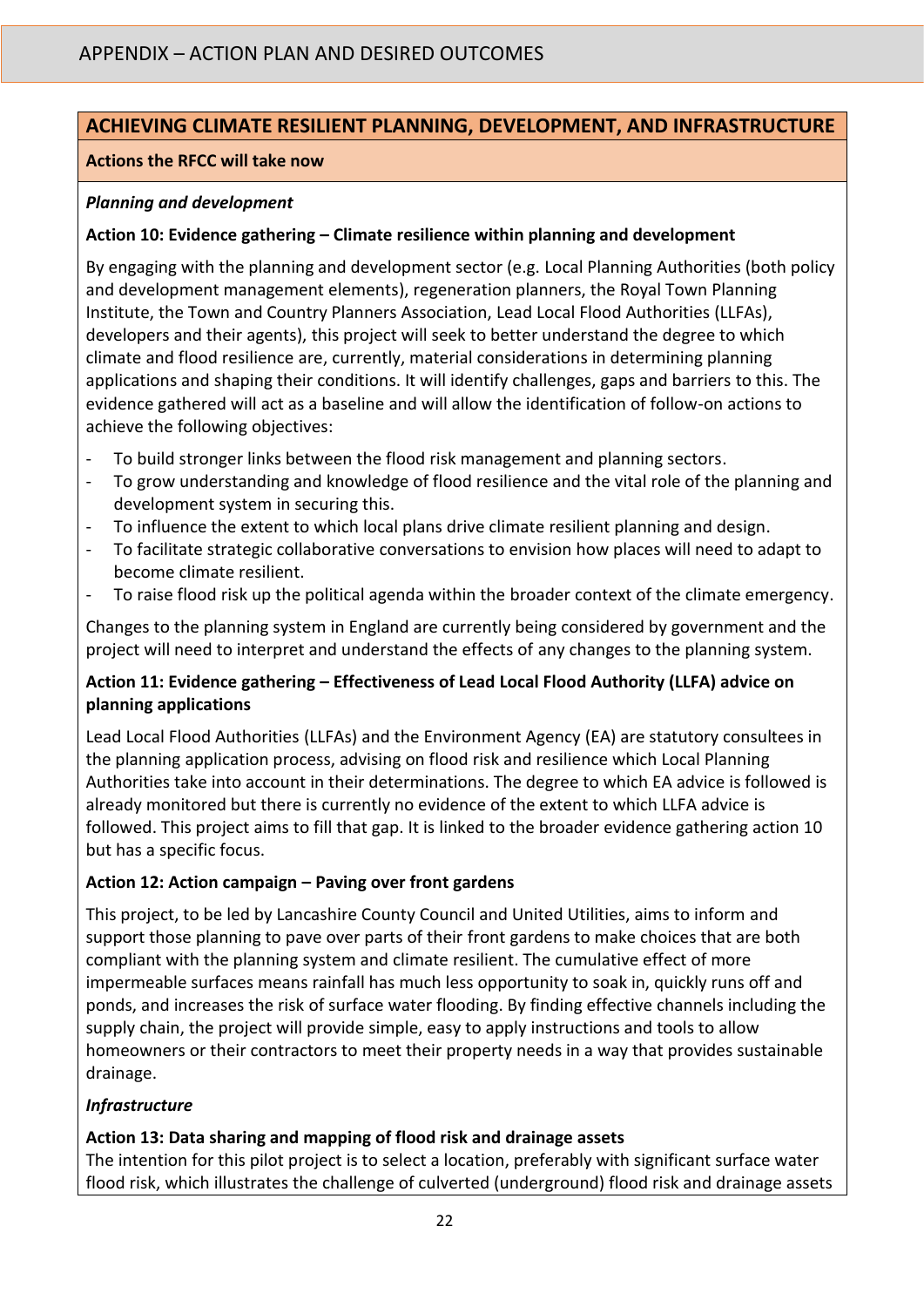that are not clearly mapped, condition-assessed, and where ownership and responsibility are unclear. The aim will be to bring together the relevant asset owner organisations to share data to clarify the location, condition and responsibility for assets in a collaborative and positive way. The approach taken and lessons learned will then be shared with a view to upscaling the approach.

#### **Desired outcomes for 2025**

- All new major development is drained sustainably, providing multiple environmental benefits.
- More garden driveway conversions have sustainable drainage.

#### **Additional objectives for potential action, subject to capacity and opportunity**

#### *Climate resilience of new development*

- To demonstrate and promote exemplar climate resilient development design by establishing a partner relationship with a developer.
- To better understand the degree to which new development might be contributing to flood risk, and to share the findings to respond to public concern.
- To support partners to maximise the opportunity of, and embed expectations on, biodiversity and environmental net gain from new developments.

## *Adaptation of existing property*

- To collate and publish further guidance on property level resistance / resilience measures (including advice on products and trusted contractors).

#### *Highways and sustainable drainage*

- To investigate best practice in strategically addressing the challenge of retrofitting sustainable drainage systems (SuDS) in dense urban areas and on highways and how we could apply this within the North West.
- To facilitate more joined-up partnership working (between water companies, Lead Local Flood Authorities, Highways Authorities and National Highways) to collectively lead achievement of SuDS which could be adopted.

#### *Asset ownership and maintenance*

- To ensure that risk management authorities adopt new national guidance (to be provided) to improve the data quality and consistency of flood risk asset registers.
- To convene organisations and companies to build a broader partnership across the water, infrastructure and flood and coastal risk management sectors which prioritises climate resilience and pursues mutual efficiencies by aligning investment programmes.

#### **Example of previous RFCC successes**

Convened partners to create a North West sustainable drainage systems (SuDS[\) pro-forma](https://thefloodhub.co.uk/planning-development/#section-5) for adoption by local planning authorities. This sets minimum, consistent data requirements for developers to provide on sustainable drainage provision as part of planning applications to support decision making, ultimately leading to high quality, multi-benefit SuDS.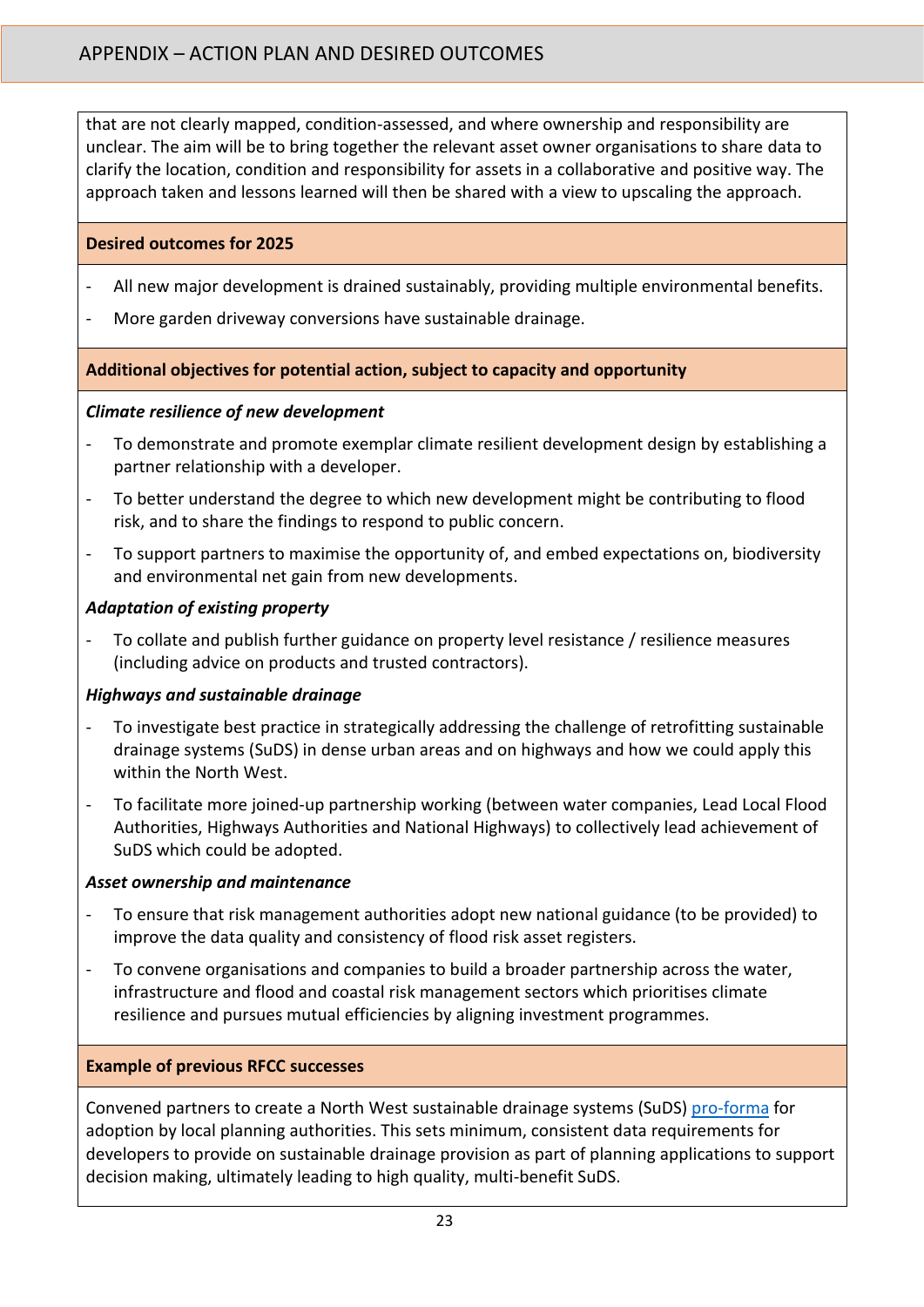## **INCREASING RISK MANAGEMENT AUTHORITY CAPACITY AND COLLABORATION**

#### **What the RFCC will do next**

#### **Action 14: Local authority capital project delivery challenges**

The RFCC has provided additional people resources to support local authorities in delivering flood risk management schemes/projects, including co-ordinating business case development, navigating through the project approval process within the Environment Agency (EA), and building capacity within the local authorities. This has brought significant benefits and has enabled projects to be completed sooner, but there are still barriers and challenges within the dual approval processes required both within the EA and the local authority. This project will seek to better understand these and take steps to reduce them by evolving the support provided and/or streamlining organisational processes.

#### **Action 15: Risk management authority capacity building programme**

The RFCC will sponsor and potentially provide funding for capacity building within risk management authorities, for example through a training and networking programme.

#### **Action 16: Additional capacity (to support the RFCC, partnerships and risk management authorities)**

The RFCC will continue to provide funding for additional resources to facilitate the effective functioning of the RFCC and its sub-regional partnerships, including the North West and North West Coastal Group, and to provide dedicated support for local authorities in their delivery of flood and coastal erosion risk management schemes. , challenge, develop and continually improve partnership approaches through our shared people resources.

In addition, we will continuously improve the ways in which the RFCC operates, both during and between its formal meetings, including developing more effective and digital ways of working and information sharing, within the RFCC community and with partners more widely.

#### **Desired outcomes for 2025**

- More local authority capital projects are completed in line with when they are scheduled in the investment programme as a result of barriers having been minimised and optimum support being provided.
- RFCC members and partners have the right information at the right time to enable them to play an active and effective role in delivering this Business Plan and fulfilling the statutory purposes of the Committee.

#### **Additional objectives for potential action, subject to capacity and opportunity**

To explore best practice on how authorities elsewhere (both within the flood and coastal risk management sector and outside) are working together to make best use of their resources and skill sets, to grow capacity and capability, and ultimately to deliver more than can be achieved individually.